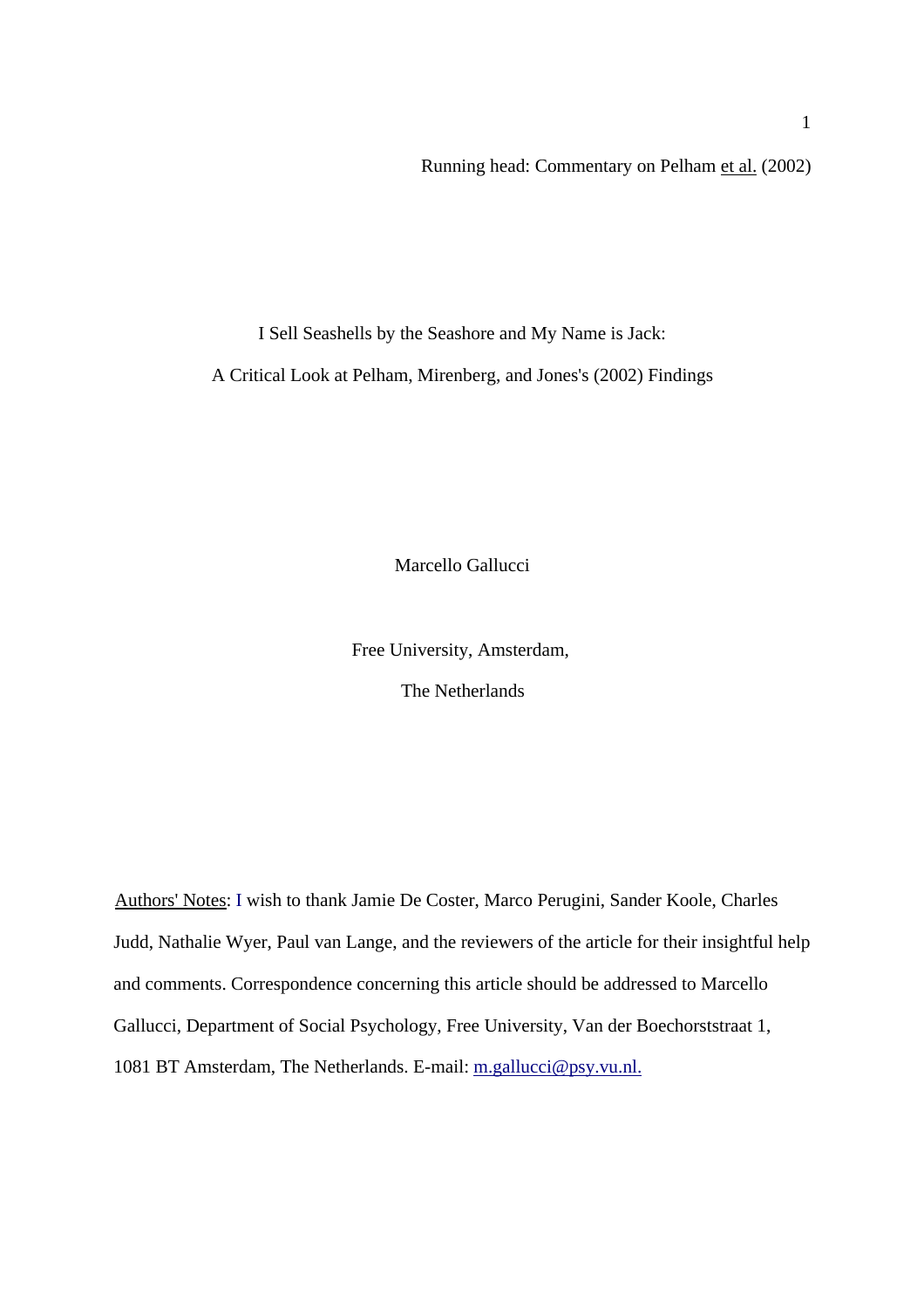#### Abstract

According to a new hypothesis based on implicit egotism, people gravitate toward cities, states, and careers with names similar to their own names. To support this hypothesis, Pelham, Mirenberg, and Jones (JPSP, 2002, 82(4) 469-487) report a series of results regarding distributions of names in different cities, states, and jobs. In the present article new analyses of the original data are reported, showing that the hypothesis is not supported for the large majority of names considered by the authors, and for some names even the opposite result is found. In addition, a meta-analysis reveals that either the data are unreliable, or the hypothesis can not be supported in the whole population of names. Overall, the original data give no support of the idea that implicit egotism influences major life decisions.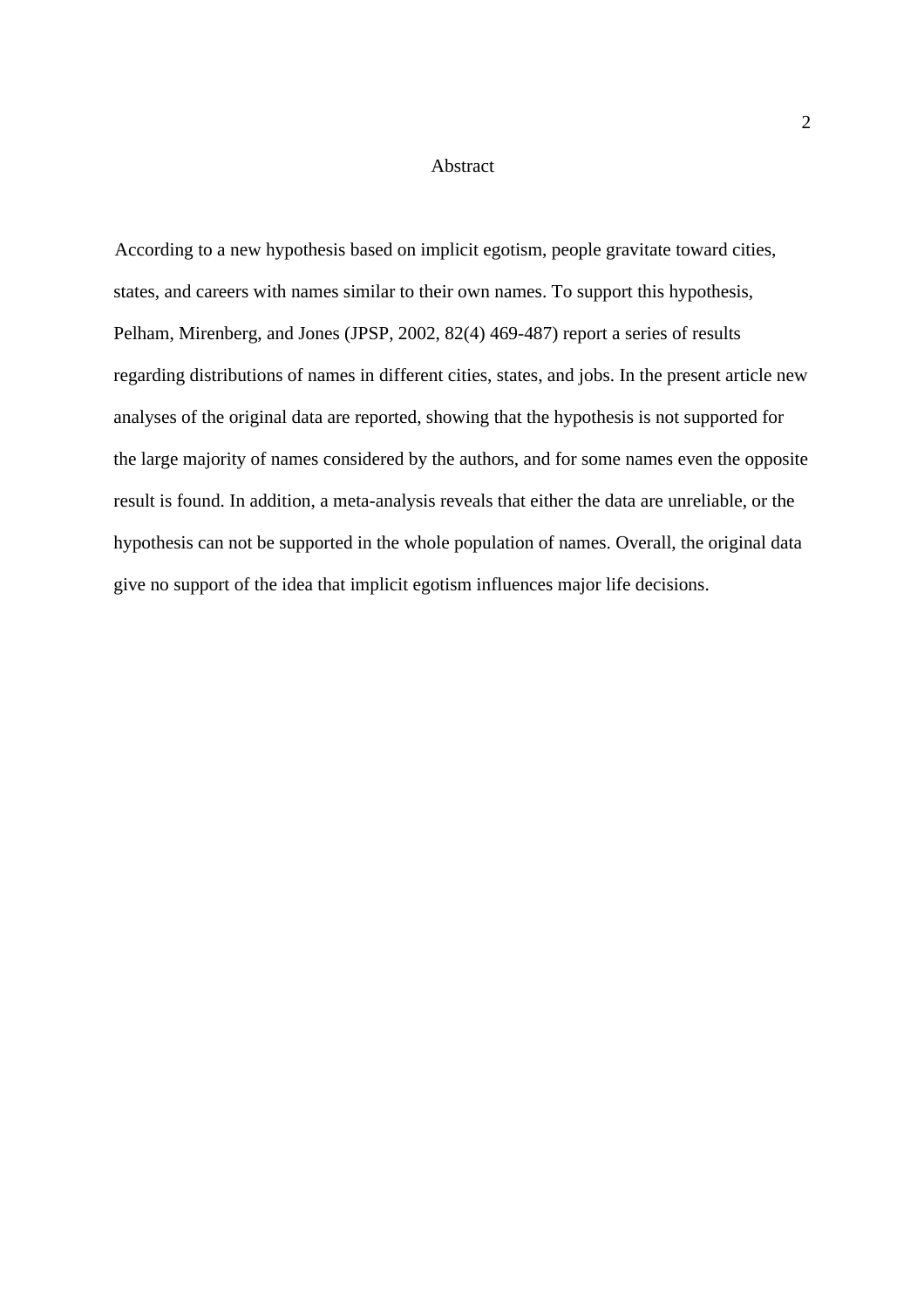The fascinating history of scientific enterprise is studded with hypotheses that have challenged our understanding of reality, the way we look at our world, and our comprehension of the causes underlying every-day life events. Among those challenging hypotheses, we can surely number a new social psychological hypothesis, recently proposed by Pelham, Mirenberg, and Jones (2002), which states that people prefer to live in places and to pursue careers with names similar to their own names. Behind this hypothesis is the notion that people like to feel good about themselves (Allport, 1961; Greenwald & Banaji, 1995), thus they like objects associated with the self (Beggan, 1992), including the letters of their names (Nuttin, 1985; 1987) or the numbers of their birthdays (Miller, Downs, & Prentice, 1998). Consequently, they prefer things (like cities, states, or jobs) that have associations with those objects. The consequence of this notion, the hypothesis goes, is that people named Louis prefer to live in Saint Louis and people called Florence choose to live in Florida.

To test this intriguing hypothesis, Pelham et al. conducted a large number of studies, reported a series of significant results, and concluded that the data support their hypothesis. The aim of my contribution is to challenge this conclusion. I propose that the original analyses can be questioned on the following ground: In all the studies reported by Pelham et al., the sampled units are not the individuals, as the authors' analyses implicitly assume, but rather the names, towns, and jobs the authors consider. The data structure in each of the original studies is a nested data structure, with individuals nested under names and towns (or jobs). Pelham et al.'s analyses seem to ignore this nesting structure and treat the individuals as units, casting doubt on the adequacy of the statistics that are used, the test of the hypothesis, and the generality of the effects.

In this contribution I have re-analyzed all of the data reported by Pelham et al. in the original article, and found little evidence in support of their hypothesis. Using statistical analyses that take into the account the structure of the data, I show that the hypothesis is not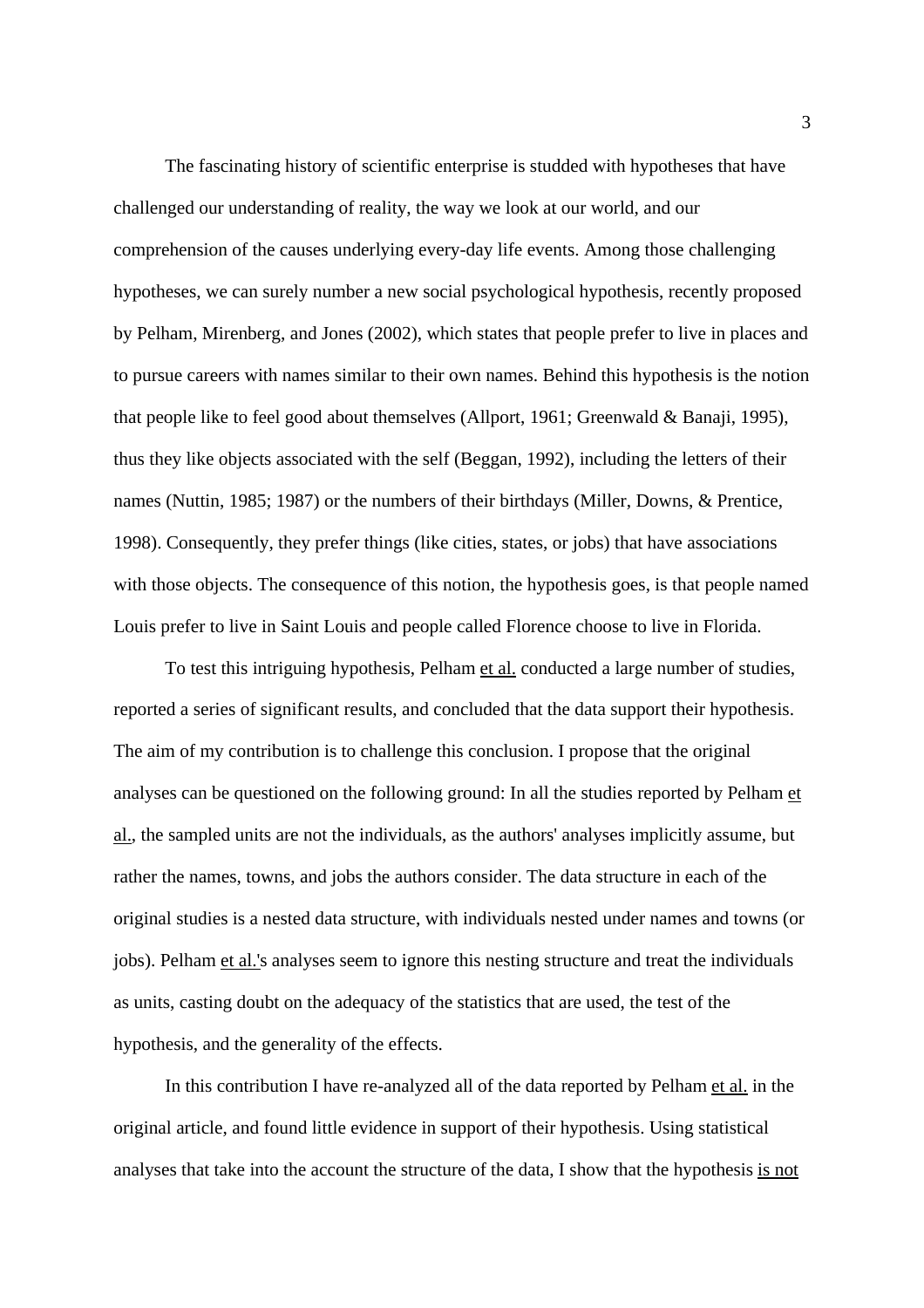supported in the great majority of the tests, and in some cases its opposite is statistically verified. Specifically, the data allow reliable tests of the hypothesis for 74 names or numbers. Fifty-five of these 74 cases give no significant result whatsoever, four yield a significant result contrary to the hypothesis, and only 15 yield a significant result in support of the hypothesis<sup>1</sup>. For the remaining data which do not guarantee a reliable test of the hypothesis, I show that the method used by the authors can yield significant results due to spurious effects and sampling biases. Finally, treating all the names used by the authors as randomly sampled, I use Bernoulli's law of large numbers to show that, within the boundaries of my approach, either the hypothesis is not supported in the population, or that the data are likely to be biased. Overall, my analyses suggest that the data reported by the authors do not support their hypothesis.

#### The Original Data and Method

The original research deals with the hypothesis that people gravitate toward cities, states, or careers that have names similar to their personal names or birth dates. For the sake of brevity, in this contribution I will talk about names whenever I refer to objects related to self (names or birthdays), and to places whenever I refer to the target of decisions (cities, states, careers). Therefore names are sometimes birthdays, and places are sometimes cities, sometimes states, and sometimes careers, depending on the specific study under discussion. I will use the expression name-place match to refer to the combination of name of a person and name of a place that share the same initial letters (Louis-Saint Louis), whereas I will use the term name-place mismatch to refer to pairs of personal name and name of a place that do not share the same initial letters (Louis- Toronto).

The original empirical evidence is based on 10 studies using data collected from archival records publicly available on the internet. In each study, the authors chose a number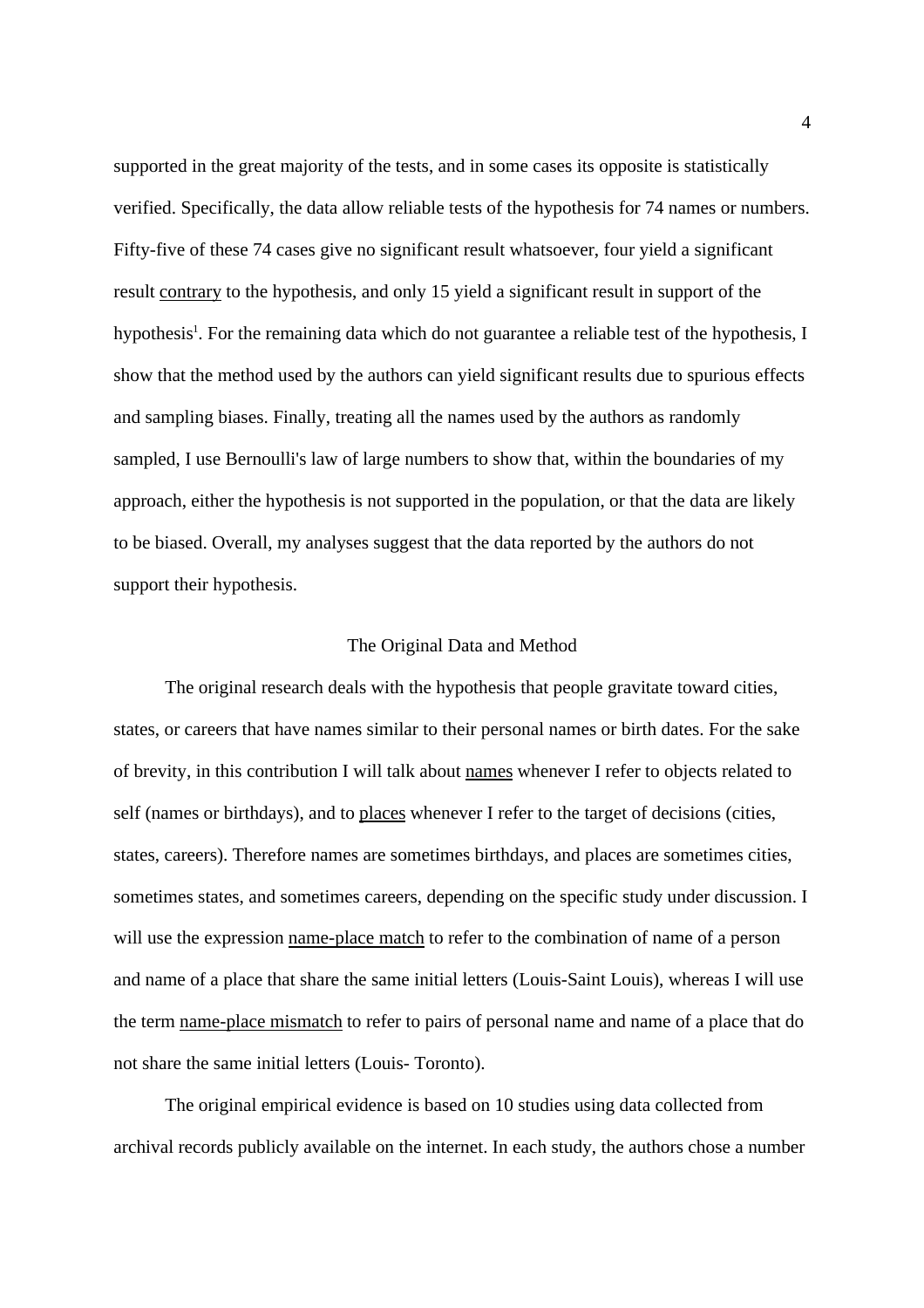of personal names and a number of places, and counted how many people with each name lived in places with names similar to the personal name. As a general method, the authors looked at the probability of occurrence of name-place matches, they estimate the expected probabilities due to chance, they compare the two probabilities, and draw conclusions concerning the hypothesis. Because the 10 studies reported by Pelham et al. differ in the number of names considered, in the way the expected probabilities are computed, and the way statistics should be applied, I will treat the studies in different sections, grouping the studies depending on their shared characteristics<sup>2</sup>.

Overall, there are three groups of studies that share the same characteristics: a) Study 5, the "Saint cities study", where only name-place matches are considered and the expected probabilities of names are drawn from the entire population of American names; b) Studies 2, 3, 4, and 6, where a set of names (more than two) and a set of places (more than two) are cross-tabulated, providing data about both name-place matches and mismatches; c) Studies 1, 7, 9, and 10 where two name-place matches are compared in 2x2 tables.

As I presently show, those three categories of studies are not equivalent, for they have different degrees of reliability, different sampling biases, and require different considerations. The first category includes the best and most accurate data, the second category includes data which are less reliable but still workable, the third category represents poor sampling and share features of anecdotal data. I therefore start my analysis with the best data set available (the first category or Study 5 in the original article).

## The Saint City Study

The rationale of Study 5 is the following. If people gravitate toward cities that remind them of their own name, we should observe that cities featuring a personal name (as Saint Louis, Saint Joseph, Saint Marie, etc.) should attract people named with that name (Louis,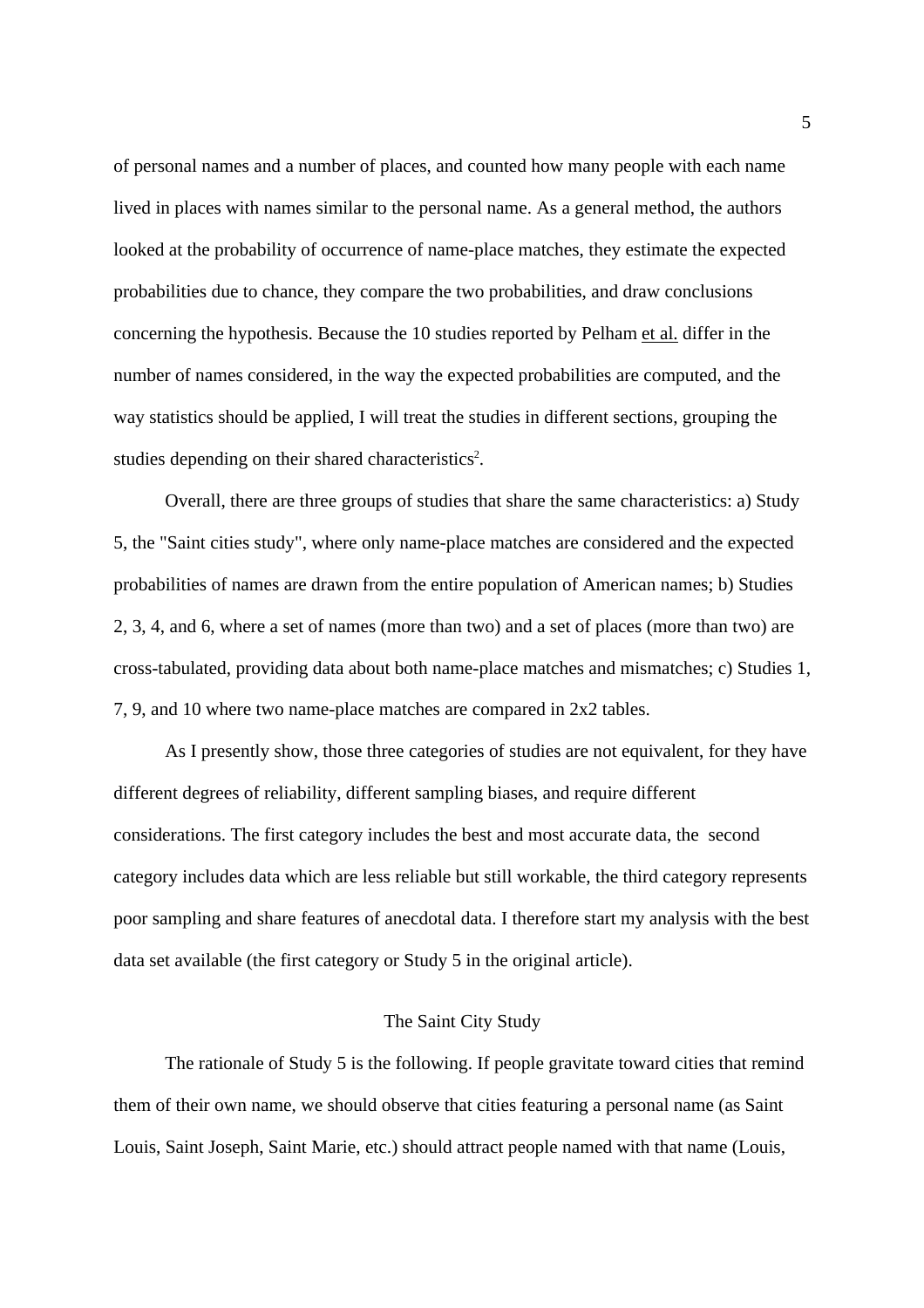Joseph, Marie), more than what we would expect by chance. Upon this idea, the authors considered all the 35 American cities named after a Saint (eight with a female name, 27 with a male name), collected the actual frequencies of people with the Saint name living in the city, and compared those frequencies with the frequencies of each name in the whole American population (see Table 1 here and table  $8$  in the original contribution<sup>3</sup>).

To test the hypothesis, the authors used an overall test, which is based on the comparison between the sum of the actual probabilities of name-place matches (column 3 in Table 1) and the sum of the expected probabilities given by chance (column 2 in Table  $1)^4$ . Because this overall test ignores the fact that the units of analysis are names and states rather than individuals, this overall test does not test the hypothesis. The overall test tells us only if the two distributions (actual and expected probabilities) are different (Cramer, 1999). Obviously, this is necessary but not sufficient to test the hypothesis. This overall test, in fact, might be significant even if only one name-place match out of 27 is significantly different from chance, while the rest of the name-place matches are as likely as chance or even less likely than chance.

The correct test of the hypothesis should generalize the effect across names. We therefore need to test how many names reveal a significant effect in support of the hypothesis, how many are not in support of the hypothesis and how many, if any, are against the hypothesis (i.e., significantly less than chance). Only by considering this consistency of the effect across different names we can evaluate if the hypothesis is supported by the data. Table 1 reports the tests and the significant effects I found for the "Saint" data set. As regards female names, I observe that the expected and actual name frequencies are different  $(X<sup>2</sup>(7)=69.0 \text{ p} < .01)$ , but only two names (Mary and Clair) are statistically significant from chance. This case exemplifies the aforementioned inadequacy of the overall test. For female names, in fact, the overall test ( $\chi^2$ =69.0) is significant in that one name-place match (Mary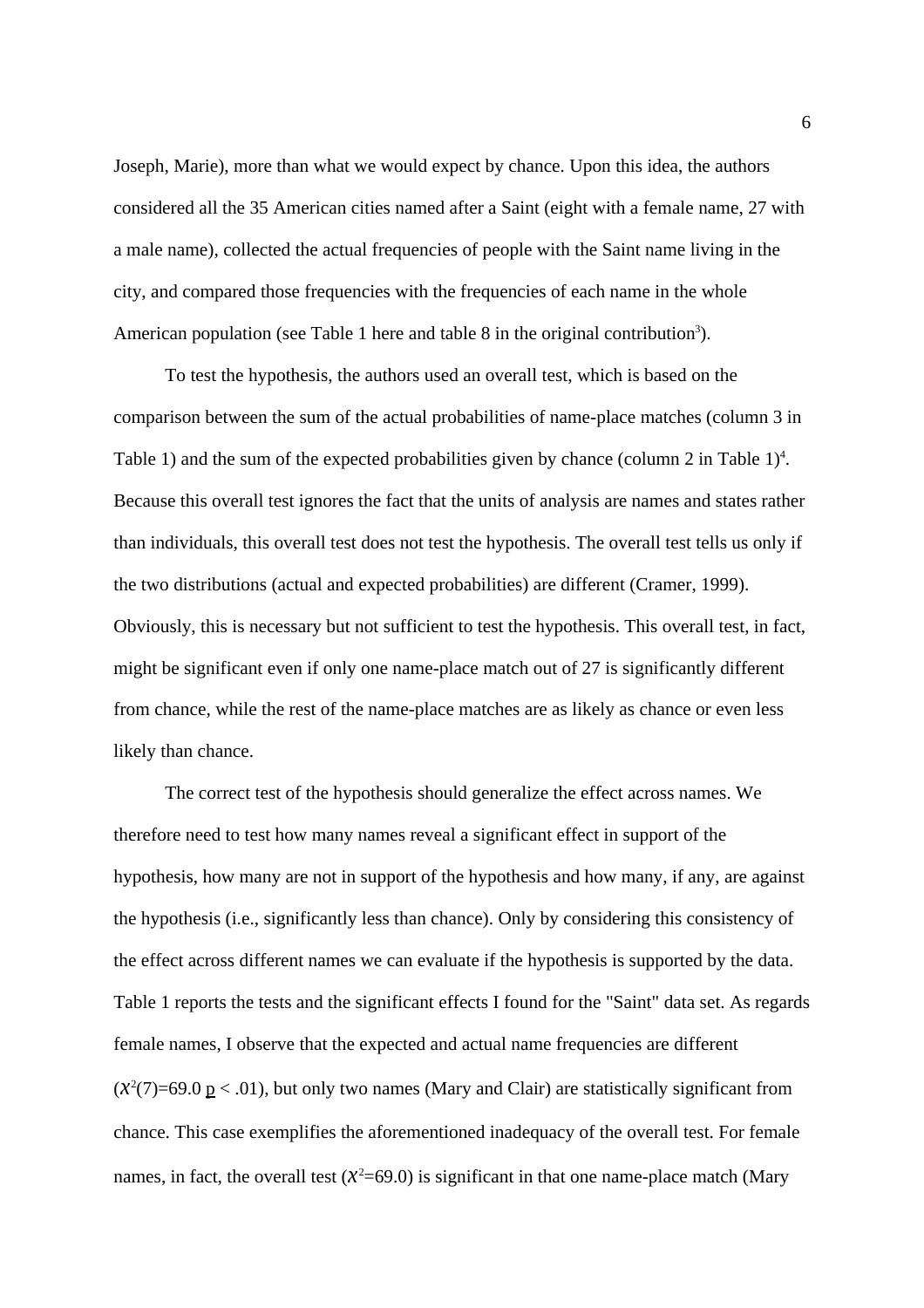$\chi^2$ =59.89) accounts for almost all the differences between the expected and the actual frequency distribution.

As regards male names, the expected and observed frequency distributions are also different  $(X^2(26)=606.9 \text{ p} < .01)$ , and 10 individual name-place matches are significantly different from chance. Of these 10 significant results, however, six are in support of the hypothesis and four are against the hypothesis, that is people with a name matching the city name are significantly less likely to live in that city. For male names, the inadequacy of the overall test is even more pronounced than for female names: In Saint Louis the observed frequency of the name Louis is 2266 and the expected frequency is 1495, clearly in support of the original hypothesis. But if this one city is left out and the data for all the individuals for the 26 cities are used, the observed frequency of name matches is 1729 and the expected frequency is 1981, clearly in the opposite direction from the hypothesis. So, the result reported in the original article, ignoring cities and names as the unit, derives simply from a single city-name matching<sup>5</sup>.

All things considering, the best data set available from the original research yields results that can hardly be considered supportive of the name-place matching hypothesis. Out of 35 names, for 23 there is no evidence in support of the hypothesis, for eight the hypothesis is supported, and for four the opposite of the hypothesis is found<sup>6</sup>. Disregarding test of significance, the analyses for all 35 names reveal a difference between the observed and the expected frequency in the predicted direction for 16 names, whereas for 19 names, this difference is in the wrong direction.

Such small probability of significant effects should also be evaluated in light of the sampling effects that might exist. I will discuss the meaning of those results in light of potential sampling errors in a more detailed and statistical fashion later on. I now turn to the second type of studies Pelham et al. described in their article, and show that the situation is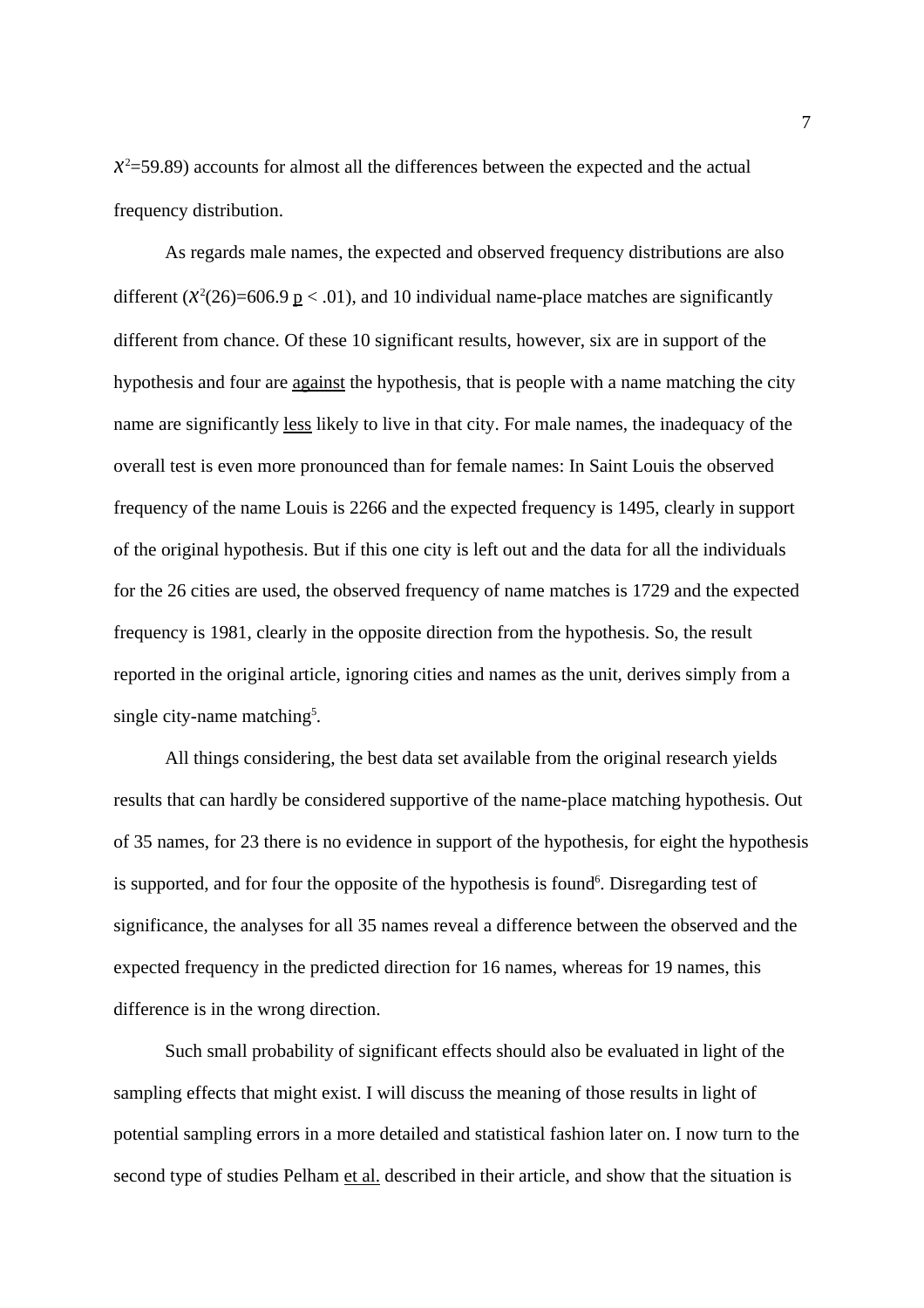not much different from the one above.

## The Cross-tabulation Studies

Studies 2,3,4, and 6 are conducted as follows: N names and N states (or cities) are selected, such that each name (e.g., Florence, Georgia, Louise, and Virginia) can be matched with a state (e.g., Florida, Georgia, Louisiana, Virginia) according to its initial letters. The frequency of people living in each state with each of the names are collected from public archives, and an NxN table is constructed. To test their hypothesis, the authors computed an overall test (with 1 degree of freedom), based on the difference between observed and the expected probabilities of the name-place matches. All of the studies, according to the authors, yield significant results in support of the hypothesis.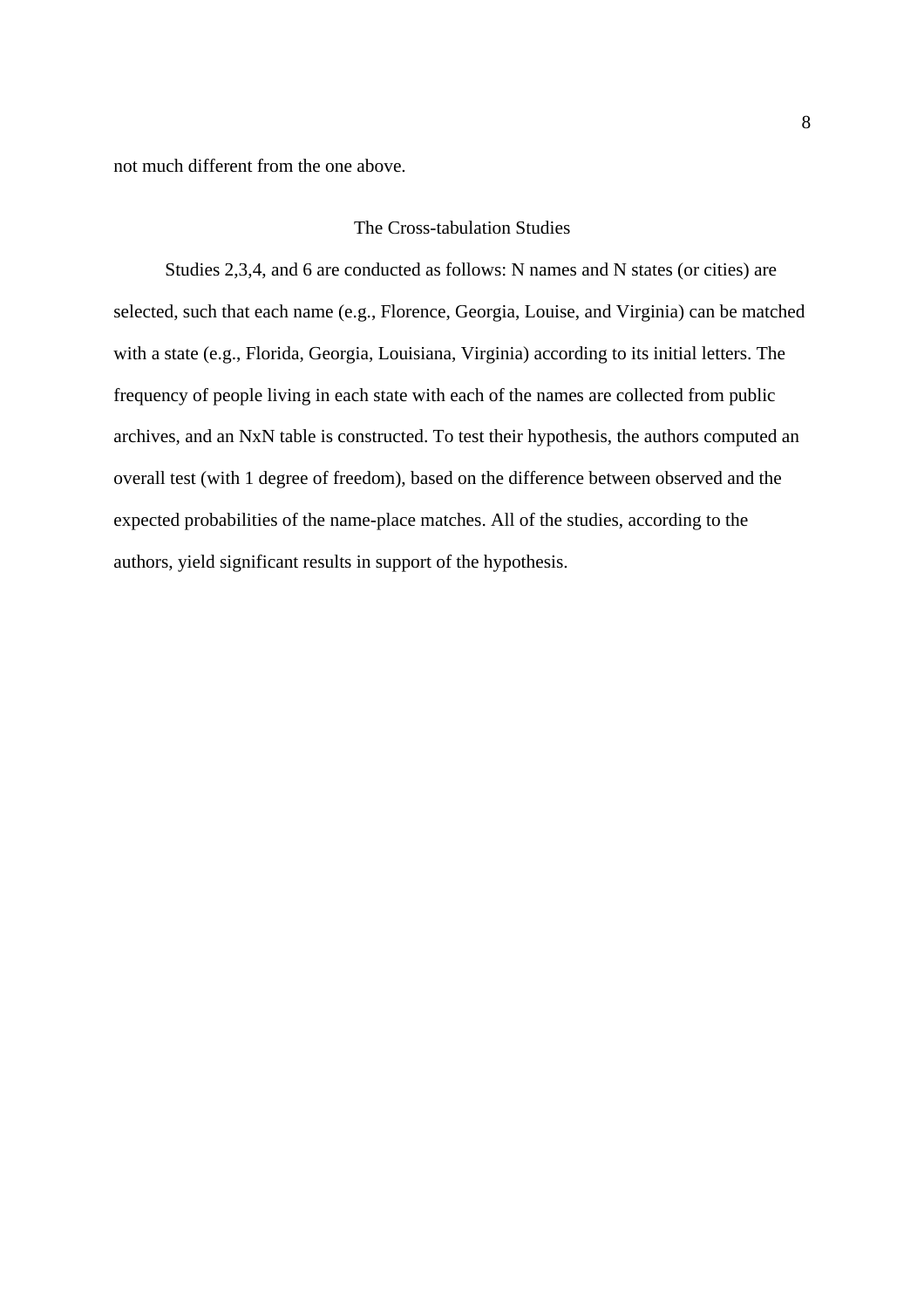As for the Saint city study, an overall test is not informative in that one name can be responsible for the overall effect, as for Saint Louis. In contrast to the Saint city study, however, we can not simply test each name-place match in order to count the number of significant results, because we do not have the expected distributions in the whole population. Thus, the expected frequencies (due to chance) can only be computed using the marginal frequencies of the tables. Because the tables include very few names and cities (from four to eight), those data pose several different problems: First, the population-wise distribution of a name is computed out of four, seven, or eight cities, rather than across the thousands of cities that form the real population. Thus, substituting only one city in a table may be enough to change all the results. Second, the expected frequency of a given name in the letter-matching place is not computed based on the population of other names in that place, but rather on the few particular names selected in the study. Thus, changing only one name in the table can yield completely different results. Third, the effects one might find can be due to the proportion of people in the mismatching cities rather than in the matching city (see below for examples).

To avoid arbitrary effects, we should test the hypothesis on the NxN tables using a logic that considers names as units of analysis, across which generalization is sought. Consider a case with four names and four cities. The hypothesis states that if my name is A, it should be more likely that I live in Apolis than in Bpolis, Cpolis and Dpolis<sup>7</sup>. Thus, the first necessary condition is that the distribution of probabilities of people named A in the four cities should be different from the expected (from chance) distribution. The second condition is that the probability of A in Apolis should be higher than chance. The third condition is that the probability of A in all the other cities excluding Apolis should be random (equal to the expected). The necessity of those three conditions can be easily appreciated in Figure 1. Figure 1a shows the probabilities provided in Pelham's et al. Study 3, of living in eight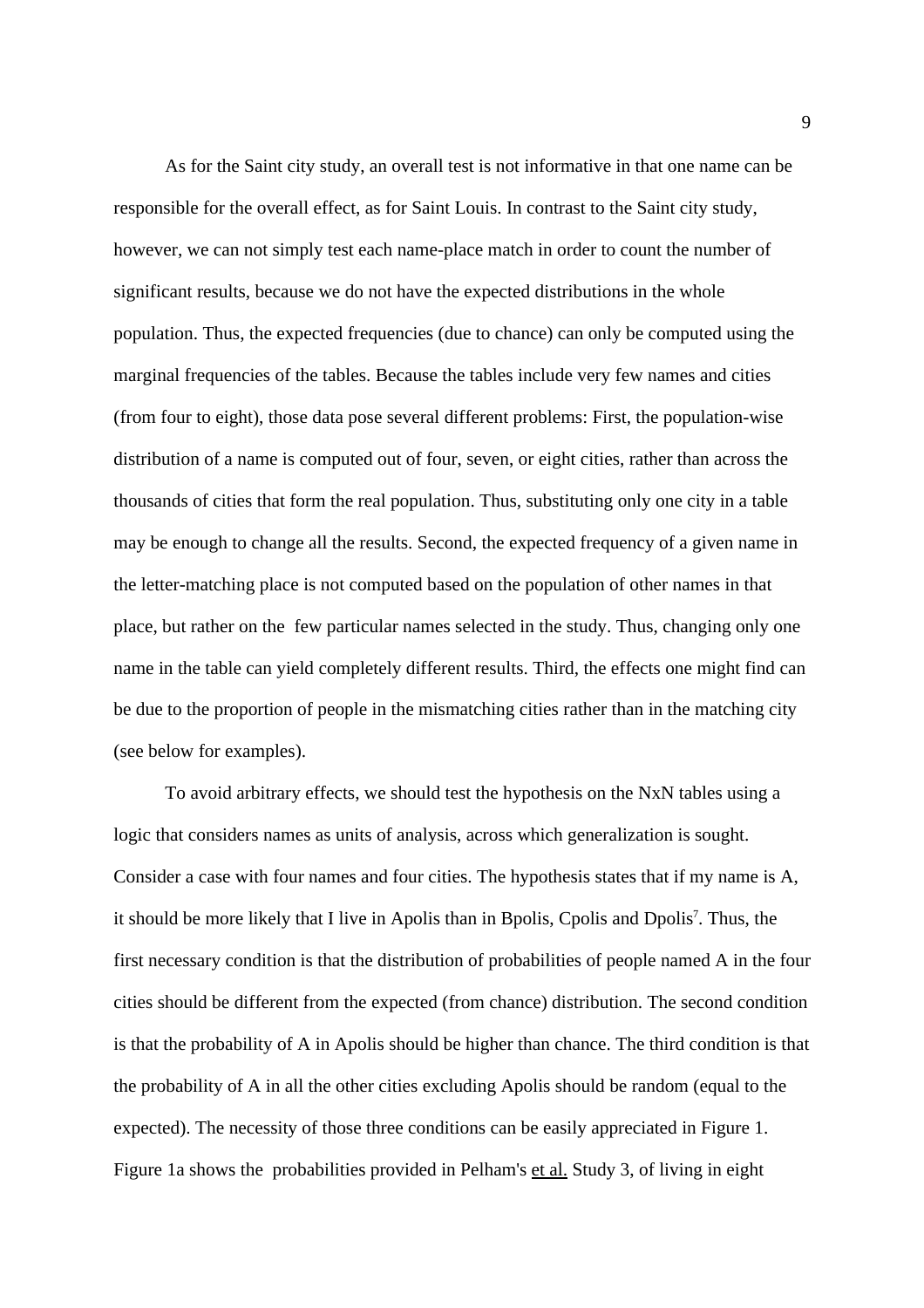Canadian cities if your name is Tor\* (read names beginning with Tor). The values in the figures are the differences between the expected probability and the actual probability of each cell, such that 0 indicates chance probability, positive values mean more likely than chance, and negative values mean less likely than chance. I chose this example in that for the name Tor\* , the hypothesis is clearly verified, so we can appreciate how the method I propose applies to a positive case.

As can been seen in Figure 1a, the probability of the match Tor-Toronto is higher than chance, and the rest of the probabilities are uniformly low. This means that, as the hypothesis predicts, people named Tor\* are more likely to be found in Toronto than they are in the other seven cities. This means also that if we test the distribution of Tor\* in the eight cities against the expected distribution, we find a significant effect, whereas if we remove Toronto, we find no significant effect. The first test tells us that people named Tor\* do not distribute randomly in the eight cities, the second test tells us that this is due to the fact that people named Tor\* are over-represented in Toronto.

Why do we need the second test? The reason is that the expected frequencies are dependent on the frequencies of the few names in the table, thus without the second test we can not attribute a significant effect to the name-place match. To appreciate this, consider the probabilities of living in the eight Canadian cities if you are called Edm\*, depicted in Figure 1b. Here also we see that the match Edm-Edmonton is more likely than chance, but in this case the effect is due to the fact that people named Edm\* are under-represented in Toronto and Hamilton, with a consequent increase in the remaining cities. As a consequence, it seems that people called Edm\* gravitate toward Edmonton, whereas they actually gravitate, with higher probability, toward Calgary and Vancouver, and, with around the same probability, toward London and Winnipeg. Thus, for the name Edm\*, the effect is not due to the letter matching, but instead to the distribution of people in Toronto, Hamilton, and Calgary, clearly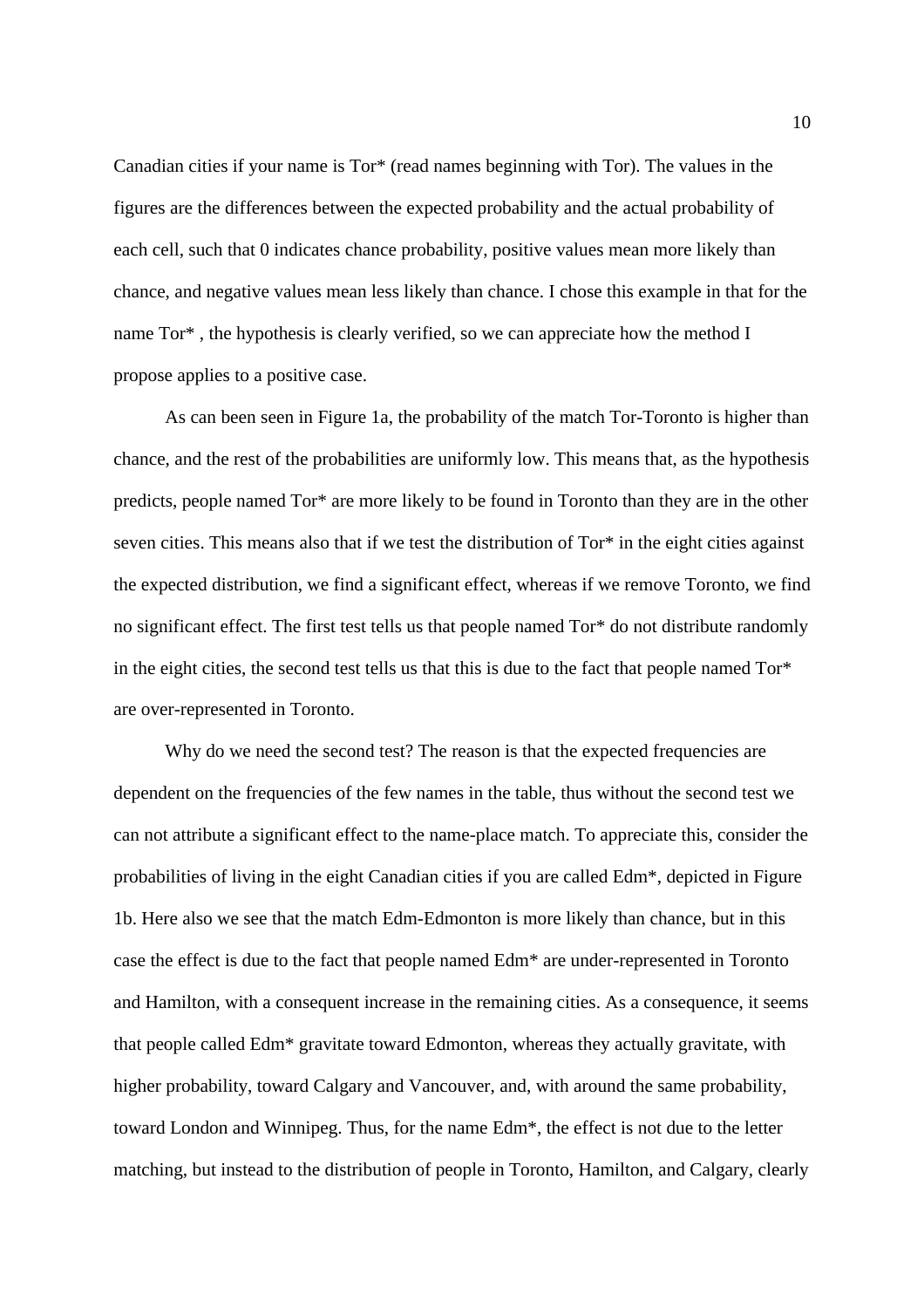outside the reach of the hypothesis.

The previous reasoning leads to the following test: a) Compute the Chi-square test for the distribution of people named  $X$  in the N cities (against the expected values); b) compute the Chi-square test for the distribution of people named  $X$  in the N-1 cities, excluding the matching city (against the expected values re-computed after deleting the matching city). Because the requirement of randomness in the second distribution may seem too conservative, we should at least test that the distribution of people, excluding the matching city, should be more similar to the expected distribution than the distribution including the matching city. This can be accomplished by computing the ratio of the two Chi-squares (with and without the matching city). The ratio of two Chi-squares, each divided by its degrees of freedom, distributes as a F (cf. Isaac, 1999), and its significance can be evaluated as in the ANOVA model, using the  $F$  distribution<sup>8</sup>. If the ratio is significant, the hypothesis is supported for that particular name. Then we can count how many names support the hypothesis.

Using this method I have re-analyzed all the tables cited by the authors in Studies 2,3,4, and 6 (see Tables 2 and 3 in this contribution). Study 2 considered one table of eight names (table 2 in the original article). I obtained one significant result. Study 3 considered one table of eight names (table 3 in the original article). I obtained one significant result. Study 4 considered four tables of four names each (tables 4,5,6, and 7 in the original article). I obtained two significant results for table 4, one significant result for table 5, two significant results for table 6, and one significant result for table 7. Study 6 considered one table of seven birthdays, cross-tabulated with seven cities featuring names which include numbers (Two Harbours, Three Oaks, etc.). Here I found no significant result (see Table 4). In this last study, the distribution of people with each birthday across the seven cities is equal to the expected distribution, so no further test is necessary to reject the hypothesis.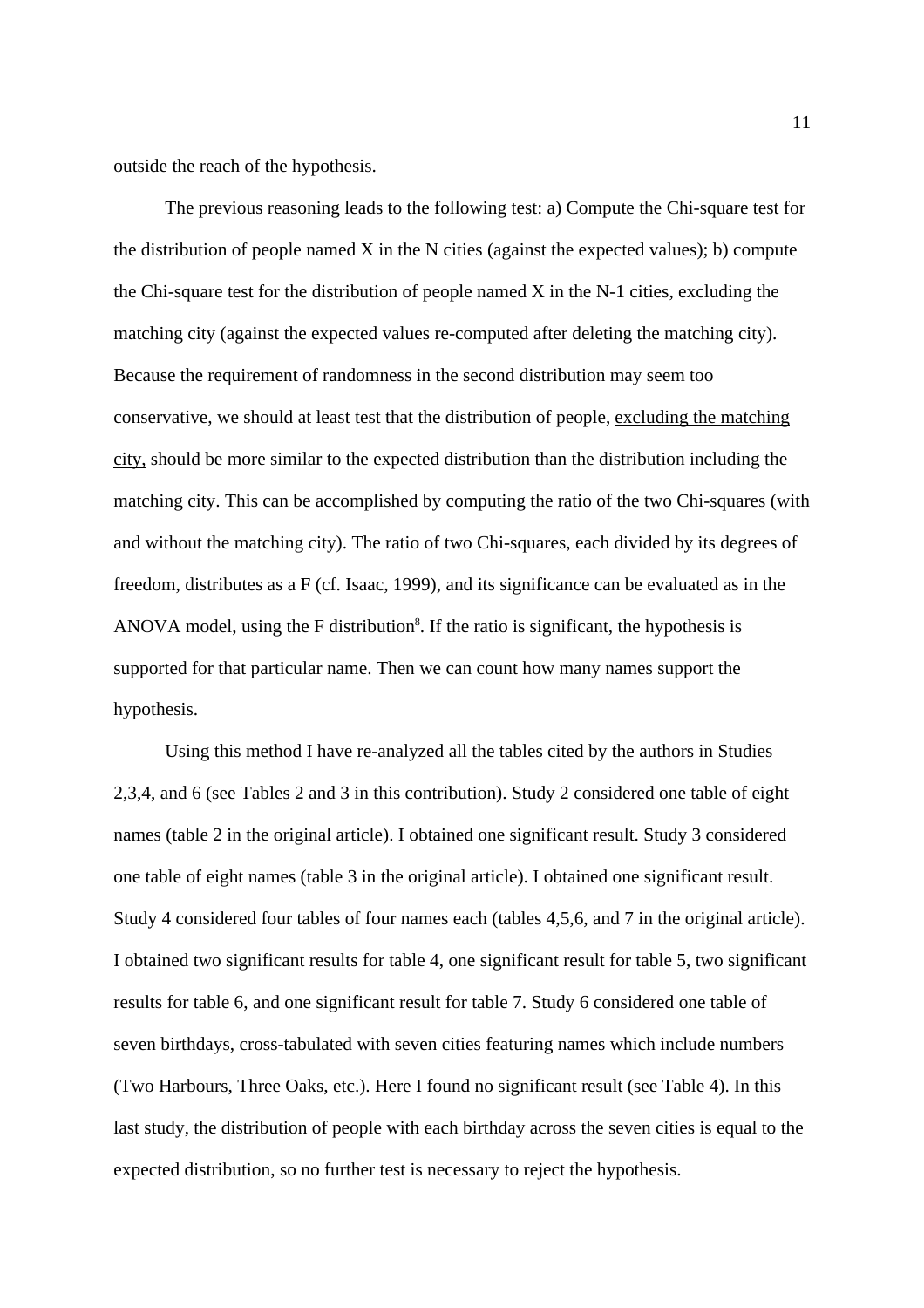To test the validity of my method, it is worth noting that it yields a significant result for Tor-Toronto, whereas it yields a non significant result for Edm-Edmonton, as we would expect by looking at the graphs in Figure 1. To reinforce its validity, note also that my method yields a significant result for Texa-Texas, and a non significant result for Illi-Illinois, an outcome that we would expect after inspecting the probabilities depicted in Figure 2.

Overall, those studies allow us to test the hypothesis 39 times. I obtained eight significant results in support of the hypothesis. This means that across those studies, 79% of the names yield no effect whatsoever. It seems doubtful that these represent support for the hypothesis when the hypothesis is refuted 79% of the cases<sup>9</sup>. Furthermore, this 21 % of positive cases should be evaluated in view of nonrandom sampling of names used by the authors, and the very small number of names employed to compute the probabilities (see the meta-analytic section below).

## 2x2 Table Studies

Four studies of the original research are based on 2x2 tables. In Study 1 two names and two matching cities are selected, the frequencies of people with those names in those cities are cross-tabulated, and the frequencies are evaluated with a Chi-square. In Studies 7,9, and 10, the same operation is conducted for jobs instead of cities.

For these studies, of course, no new analysis can show different results. Are those data therefore reliable tests of the hypothesis? I propose that they are not, for a simple reason: Because the unit of the analysis should be names and not people, each 2x2 table should be treated as hardly more than a single observation. As with any test performed on an extremely small sample size, serious problems soon arise: First, the fact that we find a significant result in a 2x2 table does not imply that the effect will generalize if we enlarge the number of names in the sample. Second, 2x2 tables can yield a significant effect for an infinite number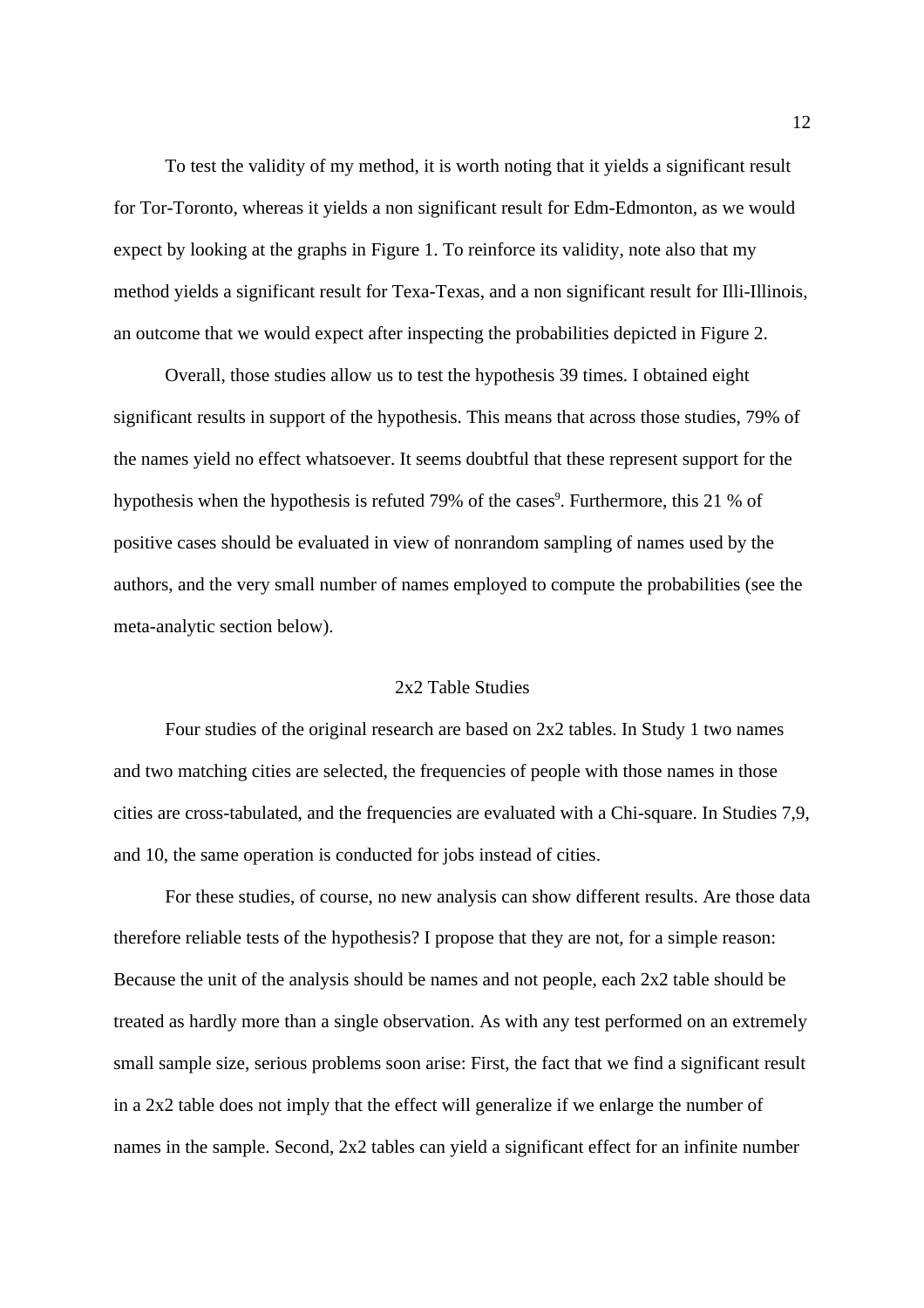of reasons beyond the correspondence between names and places. I now provide evidence relevant to these two major problems.

Assume that 2x2 tables were reliable ways to test the hypothesis. If so, I can test the hypothesis in the 2x2 tables contained, for instance, in the 8x8 table of Study 2 or Study 3. In each NxN table, in fact, there are (N-1)N/2 distinct 2x2 tables which cross-tabulate two name-city matches. I can therefore use these data, which according to the authors provide evidence in support of the hypothesis, to construct 28 2x2 tables that could be examined individually. For each data set (original tables 2 and 3), the 28 tables can be formed matching, in turn, every two names with the corresponding two cities (that is, the first table cross-tabulates Tor and Vanc, with Toronto and Vancouver; the second Tor and Ott with Toronto and Ottawa, and so on up to the last table which cross-tabulates Ham and Lo with Hamilton and London). For each table we can compute the Chi-square according to Pelham et al. method.

The results I found clearly show the inconsistency of results yielded by 2x2 tables. As regards the data of Study 2, out of 28 tests, I found 17 significant results, 14 in favor of the hypothesis and three against the hypothesis. As regards to the data of Study 3, out of 28 tests, I obtained 11 significant results in support of the hypothesis, and one against the hypothesis. Thus, less than half of the tests show a significant effect and half a non-significant effect. Consequently, the fact that one 2x2 table yields a significant effect for a name, does not imply that the name would show a consistent effect when compared with other names. This means also that when a name does not show a consistent effect when compared with many names, it can still produce spurious effects when compared with only one name. We can find evidence of this bias by analyzing the birthday study (Pelham et al.'s table 7). If we use a  $2x2$ approach on table 7, we obtain four significant results in favor of the hypothesis, despite that fact that table 7 is not different from a random table, as indicated by my analysis of NxN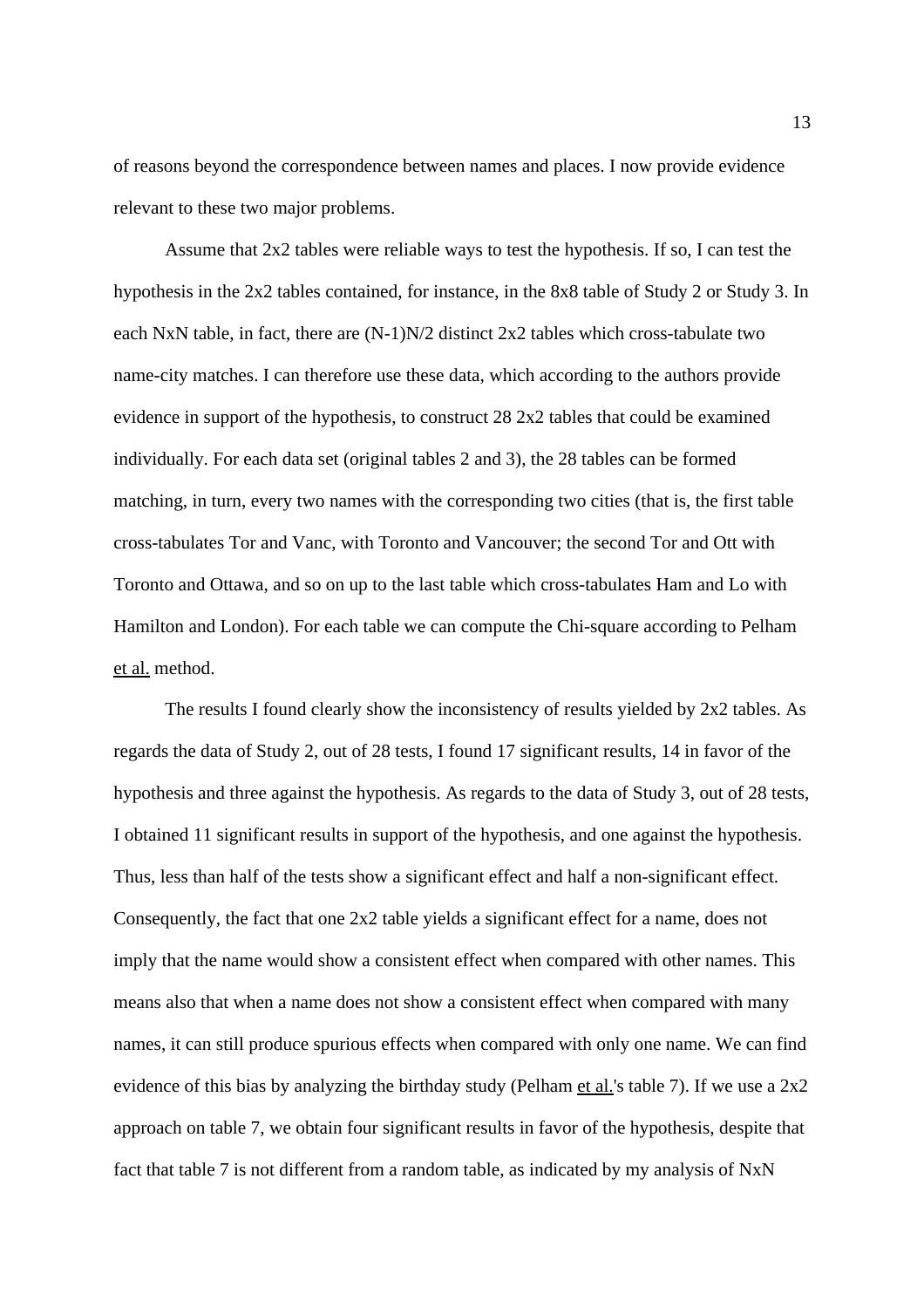tables and by a standard Chi-square test  $(\chi^2(36)=42.95, p=.19)$ .

Do these analyses using 2x2 tables only fall short in generalizing the hypothesized effect? Unfortunately not. The major problem we face by using 2x2 tables is that the sample of names one uses is so small as compared with the population of names, that the effects can be due to a variety of spurious factors affecting the data. To show the danger associated with 2x2 tables, I have taken the original table 2, and explicitly remove the possibility that any effect is due to the name-letter matching. This can be done by exchanging column 1 with column 8, column 2 with 1, column 3 with 2, and so on, with the resulting effect that the hypothesis becomes supported when Georgi-California, Cali-Texas, Texa-Florida, Flori-Illinois, Illi-Pennsylvania, Penny-Ohio, Ohi-Michigan, Michi-Georgia are more likely than other pairs. I then constructed the 28 2x2 tables again, and ran my tests. Out of 28 tests, I obtained 15 significant results, 12 in favor of the hypothesis and three against the hypothesis. Consequently, even when I removed the possibility that the statistical effects are due to the matching of names and places letters, I was able to produce about the same proportion of significant results than by matching names and cities according to the letters in their names. And this is not all.

We can take this reasoning a step further. In a 8x8 table there are 40,320 possible orders of the columns, in 14,833 of which no name is matched with the corresponding original place (cf. Roberts, 1984). Those 14,833 orders produce 415,324 2x2 tables (14,833 x 28) in which names and places are mismatched. Importantly, because in these 415,324 tables the correspondence between names and places is removed, almost no effect in the original direction should be found (more exactly, no more than 5%), both under the hypothesis that a name-letter effect does exist, and under the null hypothesis of no effect at all. That is, as along as no spurious effect occurs, almost no effect should be found in these tables. Instead, using the data in table 2, I found 94,887 2x2 tables (22%) yielding a significant result in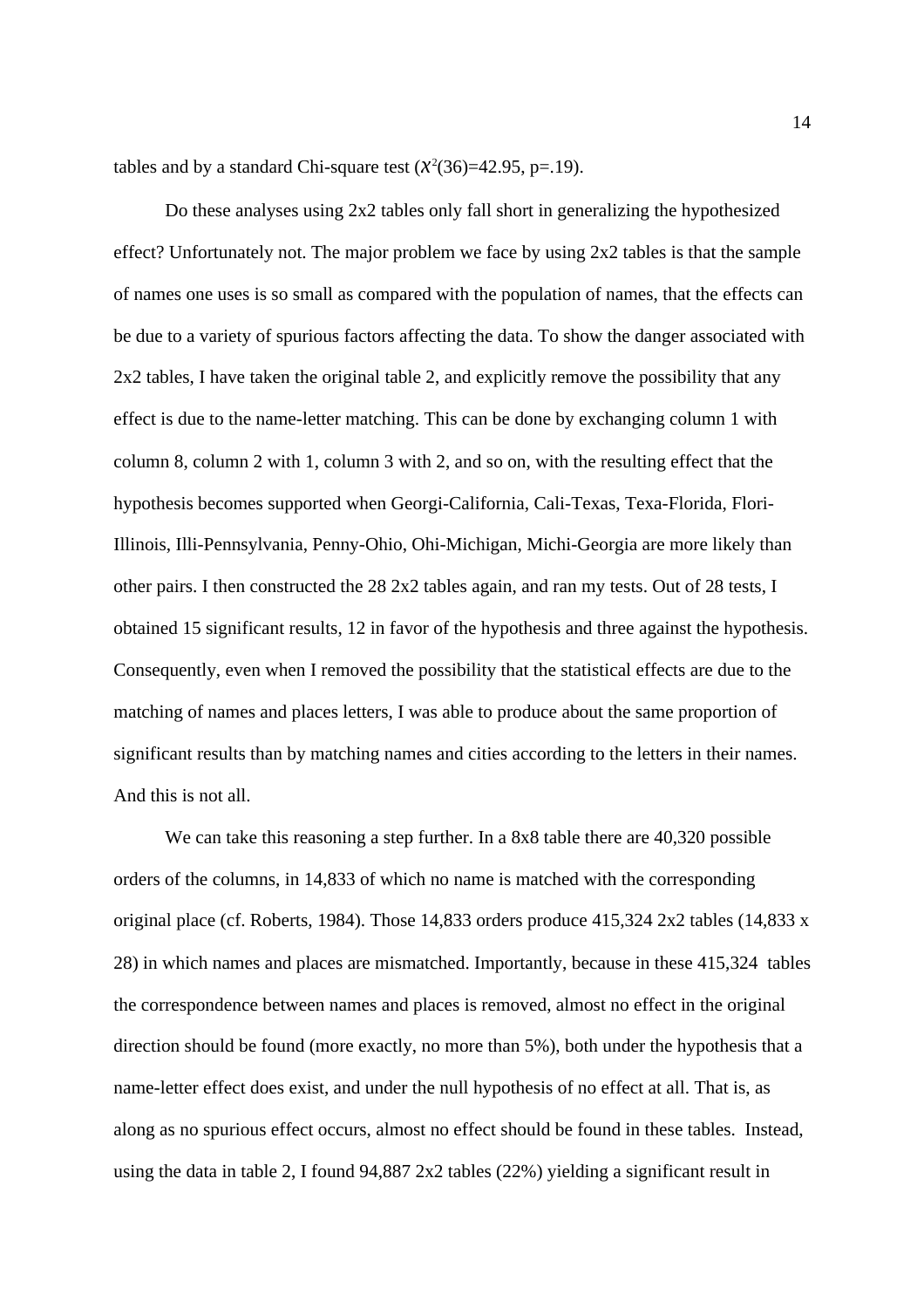direction of the hypothesis (63,734 or 15% for table 3). Thus, even when non effect should be found irrespective of the null hypothesis we intend to test, we still observe a substantial number of statistical effects that are neither random nor justifiable with the authors' hypothesis. Consequently, they are spurious effects due to the fact that a 2x2 tables samples a very tiny part of the existing population of names and places. On the basis of these considerations, we can reasonably ask whether single 2x2 tables presented in Pelham et al. Studies 1,7,9, and 10 yield a real effect or are drawn from the same population of our 94,887 tables producing spurious effects. The answer is that we simply do not know. This is another reason why  $2x2$  tables are not suitable for testing the name-place matching hypothesis<sup>10</sup>.

#### Meta-Analysis: Is There a Sampling Problem?

Throughout this contribution, I have argued that in light of the potential sampling problem of the studies conducted by Pelham et al., even the few significant results I obtained can be used to show that the hypothesis is not supported. In this section I provide evidence in favor of my argument.

It is clear that the sampling problem of the original contribution does not concern the number of people involved in the studies (which is large), nor the procedure employed to sample them (which is random). The sampling problem in the original studies concerns the number of names (self-related objects) and cities (decision-targets) considered in each study. Specifically, the number of cities and names used to compare the probabilities of the target names is so small that we cannot confidently draw reliable conclusions from these studies. If we could, we would conclude that the hypothesis is not supported. That is, I now show that if the original studies are unbiased, they indicate that the hypothesis is not supported in the whole population. Conversely, if one still sustains that the hypothesis is supported in the population, than the studies must be necessarily biased and therefore inconclusive.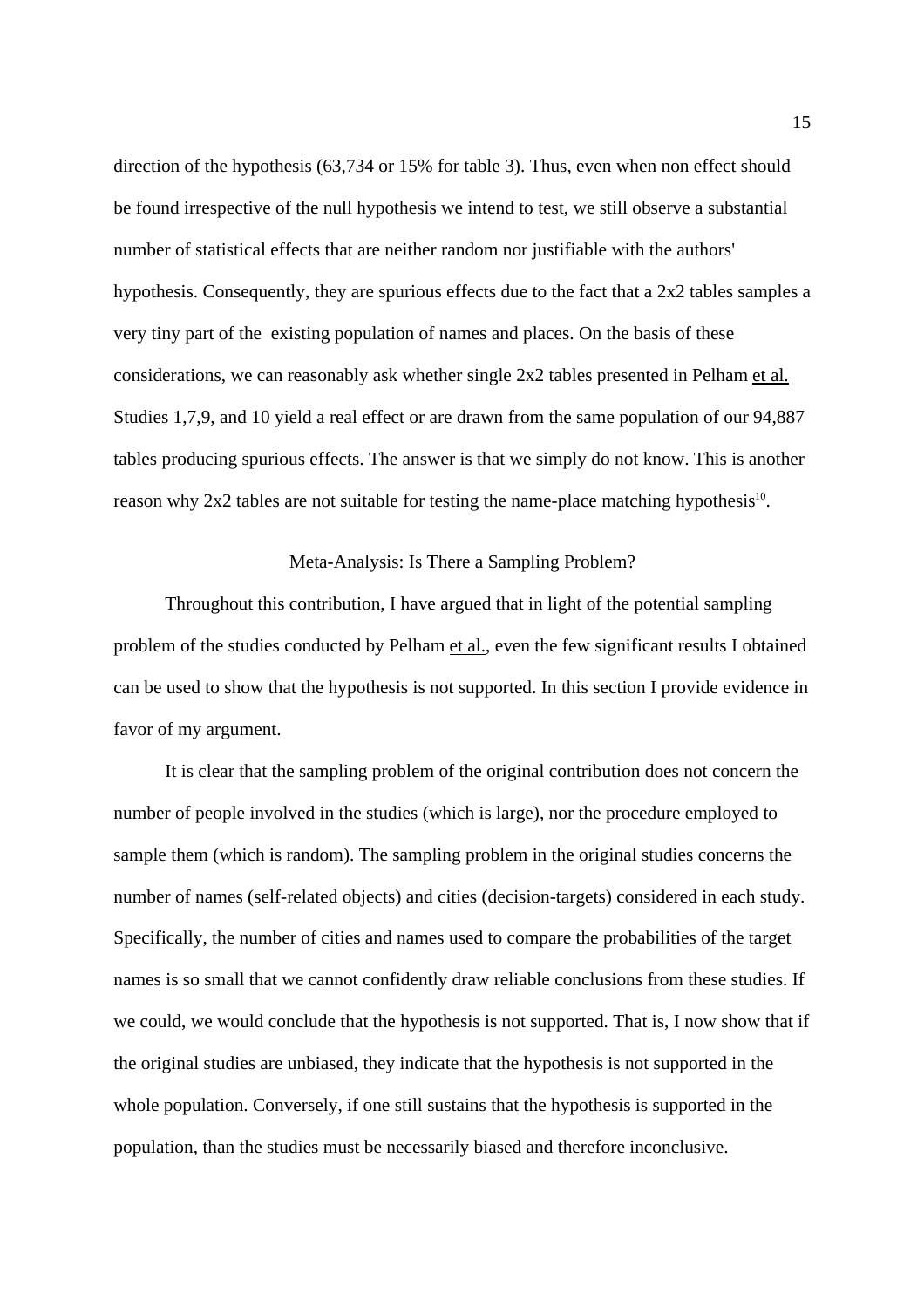How can I prove my point? By employing Bernoulli's well-known law of large numbers (cf. Isaac, 1995), we can determine, a priori, the relationship between a) the number of sampled units (i.e., the number of names in a study) and b) the probability of obtaining a supporting result. Fortunately for my case here, the relationship between number of sampled units and probability of a supporting result is different, depending on whether the hypothesis we are testing is verified in the population (i.e., supported if all possible members of the population are considered) or falsified in the population (i.e., not supported if all possible members of the population are considered).

Let me clarify the nature of this relationship using an example. Assume I want to test the hypothesis that Jack is taller than the average American person. Assume further that Jack is indeed taller than average, thus my hypothesis is verified in the population. In the first experiment, I compare Jack with one person I randomly choose from a given population, in my second experiment I compare Jack with 10 people, in my third with hundred people and so on. In the first experiment, I might find someone who is taller than Jack or smaller than him, and thus find some non supporting result, more or less depending on my luck. Also in my second experiment I might find some group that is on average taller than Jack, but the chance of finding such a group is smaller than the chance to find a single person taller than Jack. Bernoulli's law of large numbers assures us that the larger is the sample of cases I compare Jack with, the more the average of the sample will be similar to the average of the population, and thus the higher the probability of finding supporting results. Thus, if the hypothesis is verified in the population, the larger the number of sampled units, the higher the probability to verify the hypothesis.

Assume now that Jack is shorter than the average American person, so my hypothesis is falsified in the population. In my first experiment, I might very well find a person taller than Jack, but I might also select a person smaller than him. In larger samples, however, the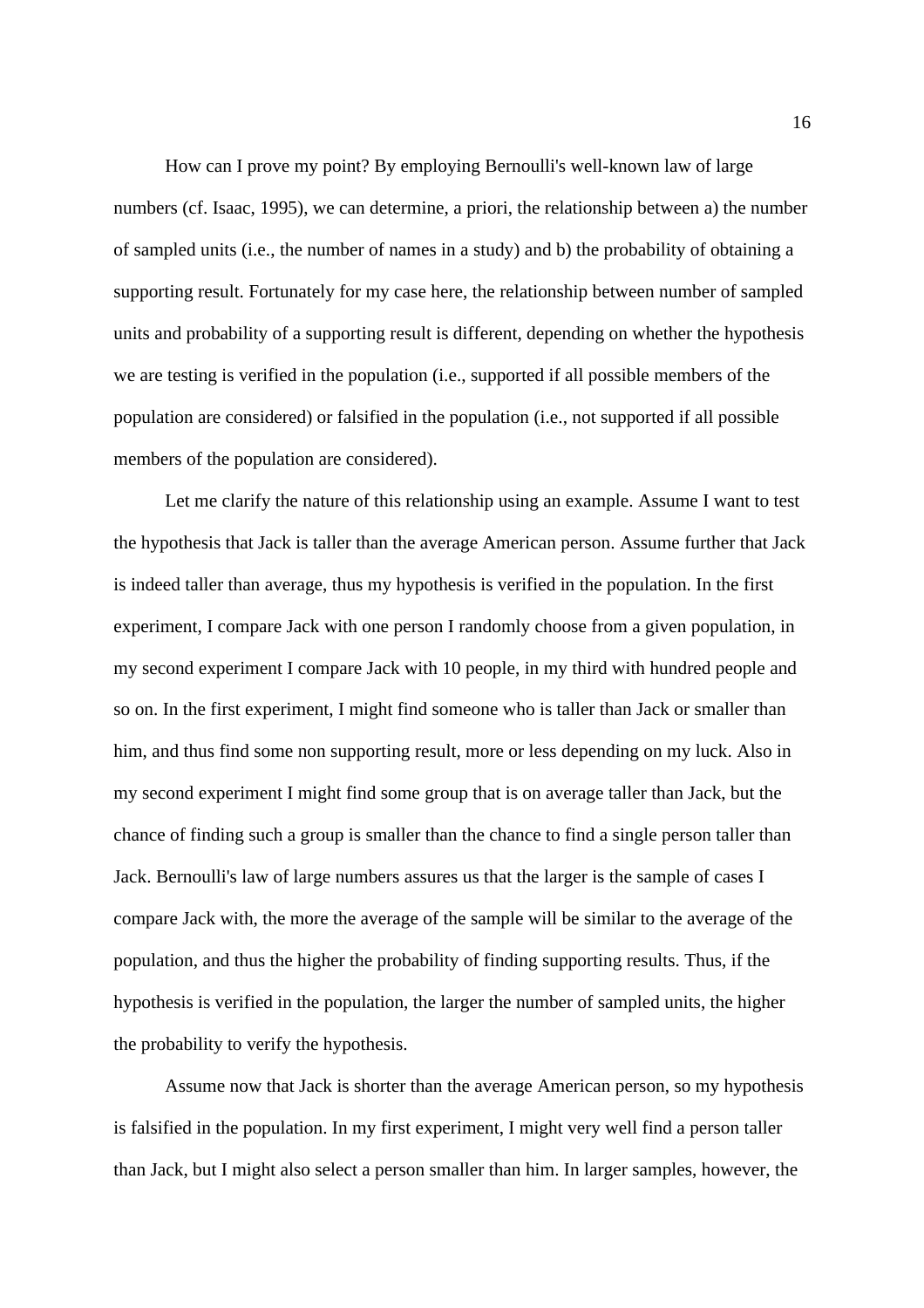probability of finding a comparison group with an average height lower than Jack's decreases, because Jack is indeed smaller than the population average. Thus, if the hypothesis is falsified in the population, the larger is the sample of units we employed, the lower is the probability of verifying the hypothesis $11$ .

To summarize, from the foundations of statistical sampling we know that if a hypothesis is supported in the population, the correlation between the probability of supporting results and number of sampled units is positive, whereas if a hypothesis is not supported in the population, the correlation is negative. Pelham et al.'s studies allow us to compute such a correlation, because the authors provide 15 databases of different numbers of names. In (original contribution) tables 1a, 1b, 10a, 10b, 12 and 13, two names are compared, so the sampled units are two; in tables 4, 5, 6, and 7, the sampled units are four, in tables 2, 3, and 8a the units are eight, in table 8b there are 27 units, and in table 9 there are seven units. Table 5 in this contribution summarizes these numbers: For each original table the number of names involved in the test and the probability of significant supporting result is reported, upon which the correlation is computed.

The correlation between the number of names in the study and proportion of supporting results is -.54, which is negative, high and significantly different from zero, even with only 15 observations. We therefore observe a strong negative association between the number of sampled units tested in the studies and the proportion of significant results one obtains in support of the hypothesis. As we know, this is the signature of hypotheses that are not supported in the population. In fact, if we accept the data as unbiased, we should expect that by enlarging the sample of names, the probability of supporting results would decrease, vanishing as we approach a perfect sampling. If the hypothesis is supported in the population despite this negative correlation, we could explain this result only as the effect of a fundamental fault in the data, which makes studies with more names less and less reliable.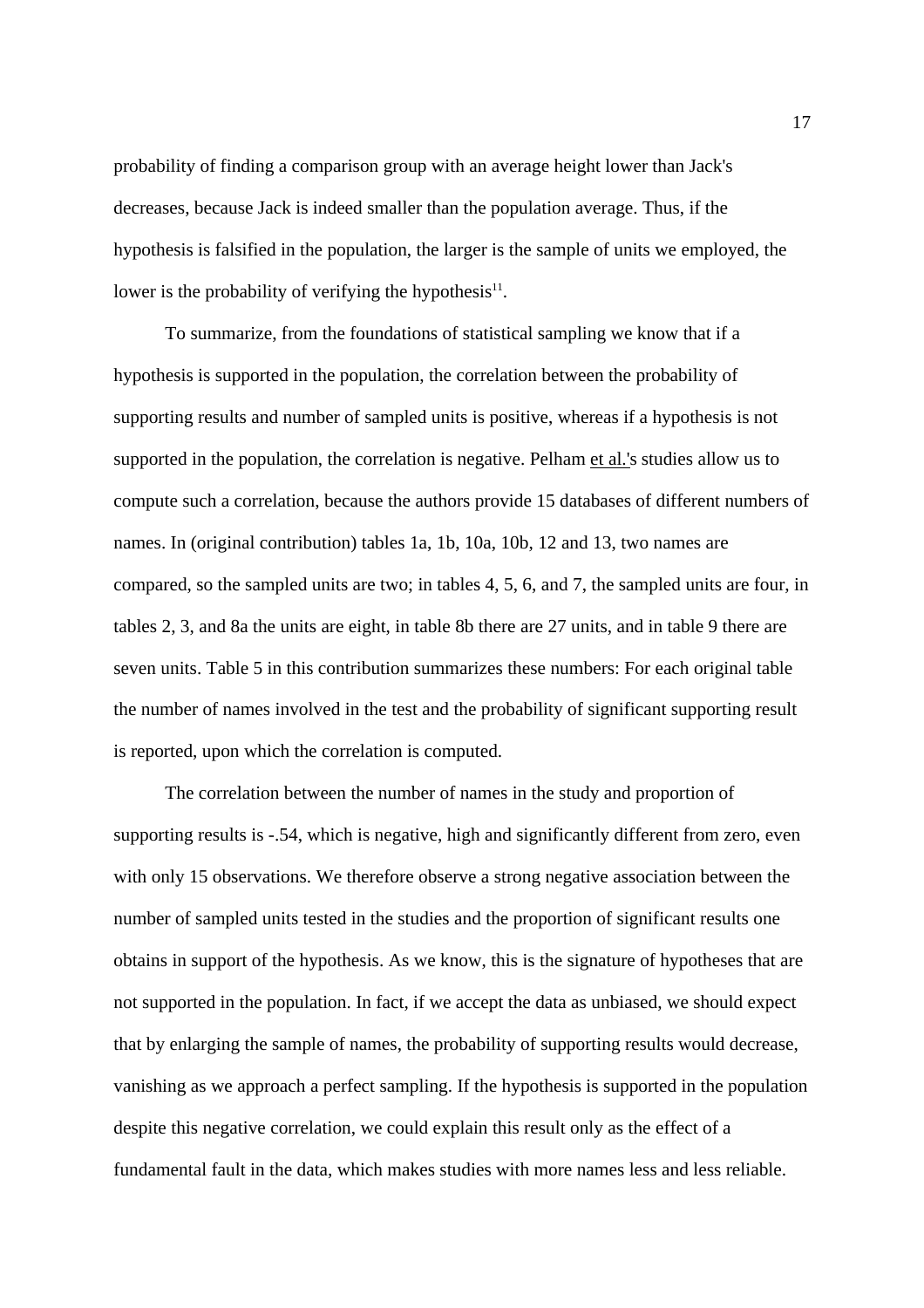Thus, by simply looking at the number of significant results and the number of names involved in each study, we can conclude that the hypothesis and the data cannot be both valid at the same time. Sustaining otherwise would be as paradoxical as saying that the height of one person randomly chosen in a population is a better estimate of the population mean that the mean computed across hundred persons $^{12}$ .

An important characteristic of the previous meta-analysis it that it helps us understand the status of the hypothesis even beyond and independently of the tests I have conducted on the original data. In the previous meta-analysis, in fact, I computed the probability of significant results according to the results I obtained. It is however possible to conduct the same meta-analysis using the statistics reported by Pelham et al.'s original article. According to the authors, each data set can be considered in favor of the hypothesis because their analyses yielded significant results. Thus, the probability of supporting results can be obtained by simply counting, in each data set, how many names show an actual frequency higher than the expected frequency. Figure 3 presents the probability of supporting results according to the authors' analyses as a function of the number of names considered in each data set. The correlation between number of names and supporting results is now -.74, which is even more negative than in the previous analyses. Figure 3 clearly suggests that the probability of finding a supporting result tends toward zero as we increase the number of names in the sample. Thus, also using Pelham et al.'s statistical approach, the original results presented by the authors are still not in favor of the hypothesis<sup>13</sup>.

#### Conclusions

Pelham et al. have carried out a very intriguing line of research guided by a new and original hypothesis: Major life decisions are influenced by unrelated items that assume a new meaning when associated with the self. Their effort should be applauded for it is rare to find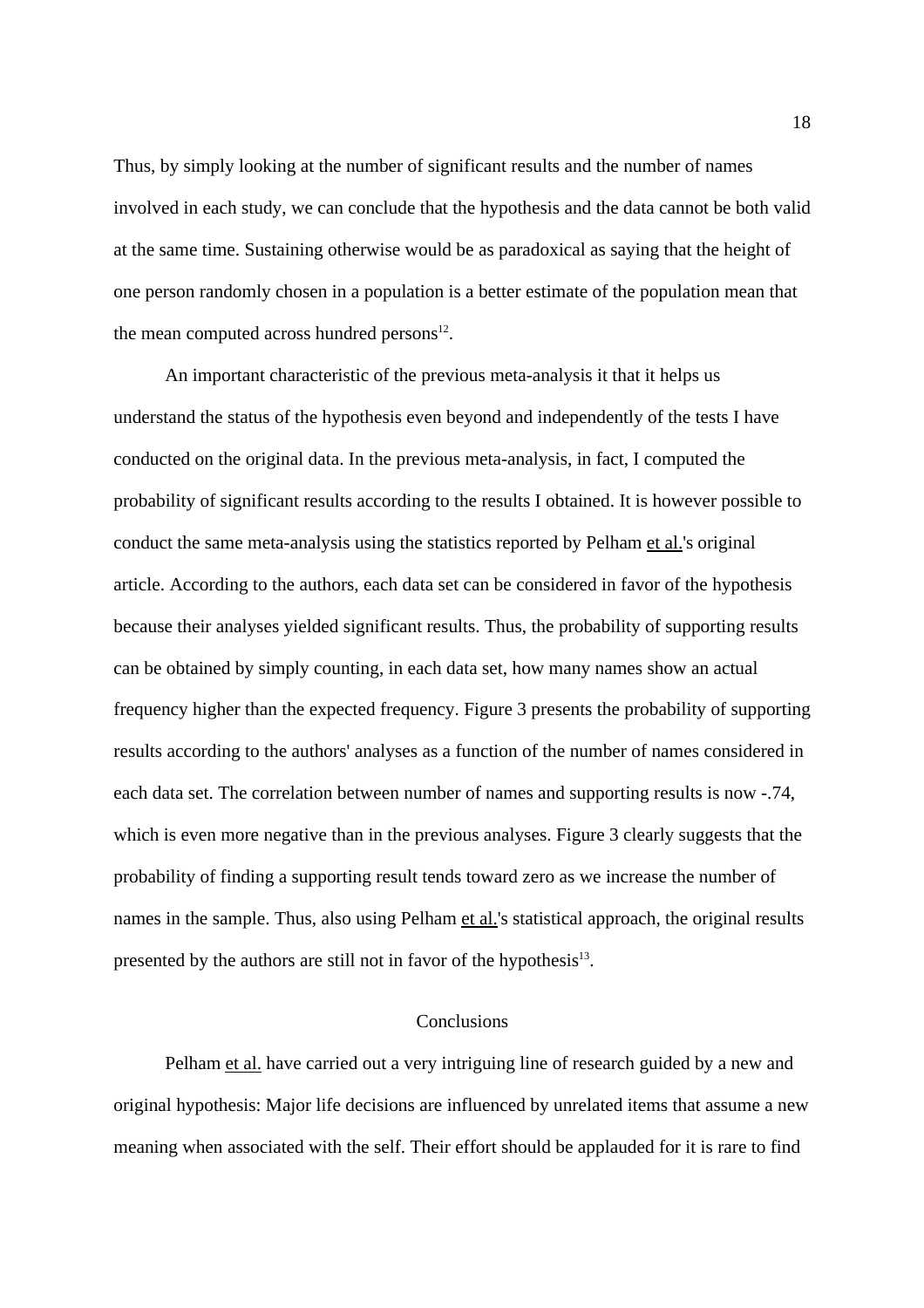such enthusiasm in applying social psychological concepts to real life decisions, decisions that are undoubtedly more important than letters on a computer screen. Pelham et al.'s hypothesis, furthermore, might have challenged our idea that such important decisions as moving to a city or choosing a career are influenced not only by future prospects, salaries, opportunities for the family, migration flows, economical trends, potential improvements of life conditions, and realization of personal dreams, but also by supposedly unrelated things, like letters in a name. Strangely enough, this is one of the fundamental aims of science, to challenge common sense and pre-existing views of reality.

Another aim of science is to promote hypotheses with compelling empirical evidence. The empirical findings, I have argued, do not support the name-place matching hypothesis. I have built my argument as follows: First, I have accepted the hypothesis as derived by the original authors, without changing it or criticizing their theoretical apparatus. Second, I have assumed that the data reported by the original authors were sufficient to verify the hypothesis. Thus, starting from the same theory and the same data, I have approached the hypothesis with a series of statistics which are, in my opinion, more appropriate than the original ones. I have also tried to attribute the statistical effects I found to their likely causes, avoiding the confusion between undistinguished significant effects and significant effects supporting the hypothesis. Finally, I have generalized the results in order to identify the effects of sampling biases and limitations of the empirical data, using consolidated statistical theory and logical arguments.

My analyses suggest that the original data provide little evidence in support of the hypothesis. As compared with the original authors' analyses, I found that very few name-city pairs are more likely than chance, some pairs are even less likely than chance, and the majority are as likely as chance. I also found that there is a strong association between the number of names in the sample and the probability of finding a significant result, suggesting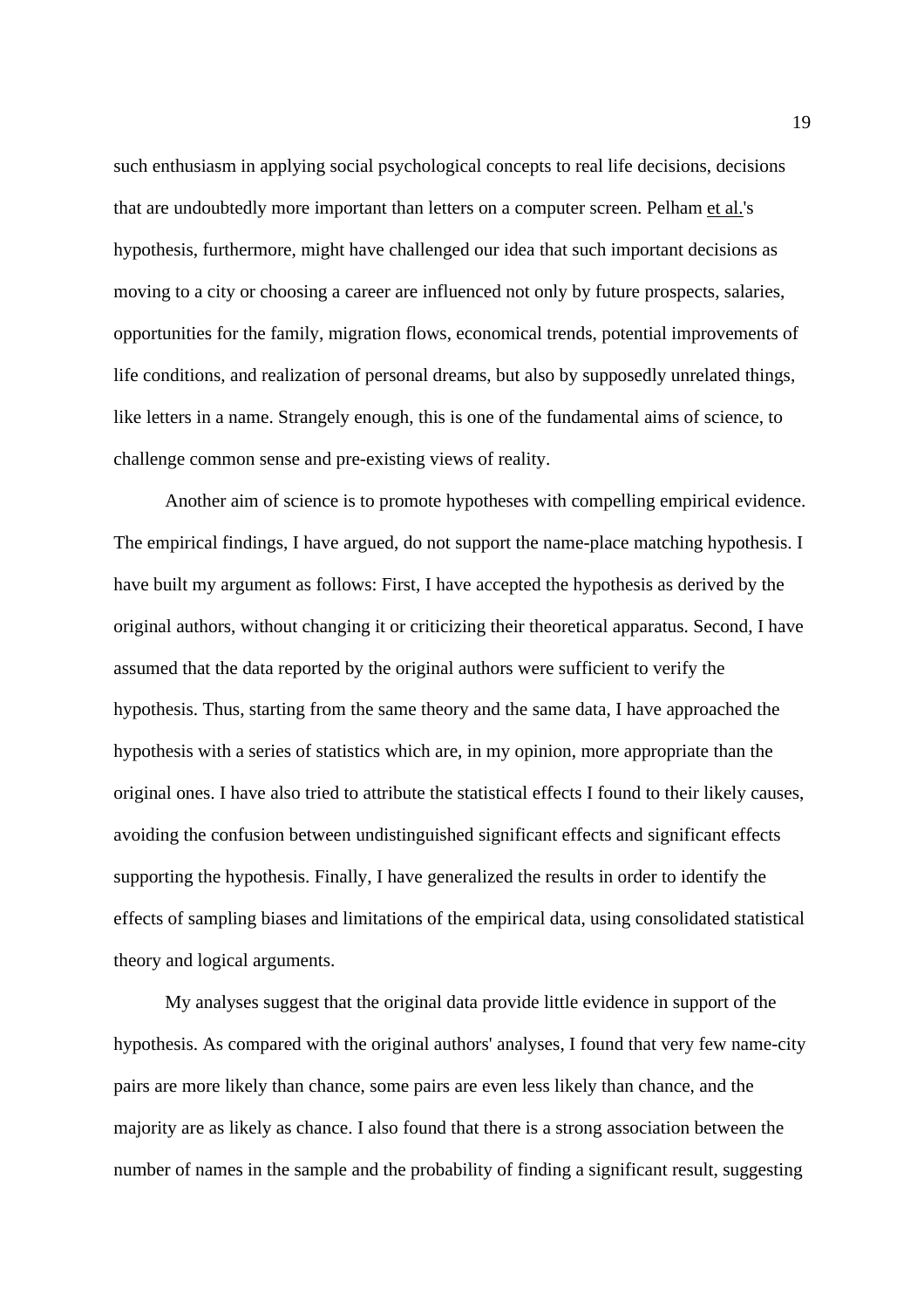that if the data are reliable, we can conclude that the hypothesis is not supported in the population.

In conclusion, my analyses strongly suggest that implicit egotism does not influence major life decisions such as moving to a city or pursuing a career. Of course, new data, better statistics, and more accurate sampling may challenge my conclusions as well. After all, the first and most important aim of my contribution is to stimulate supporters of this hypothesis to provide more robust evidence and more careful analyses in support of it. The second aim of mine, fortunately, is to assure my dear friend Jack Priston that he is not doomed to end up in jail and be a prisoner for the rest of his life.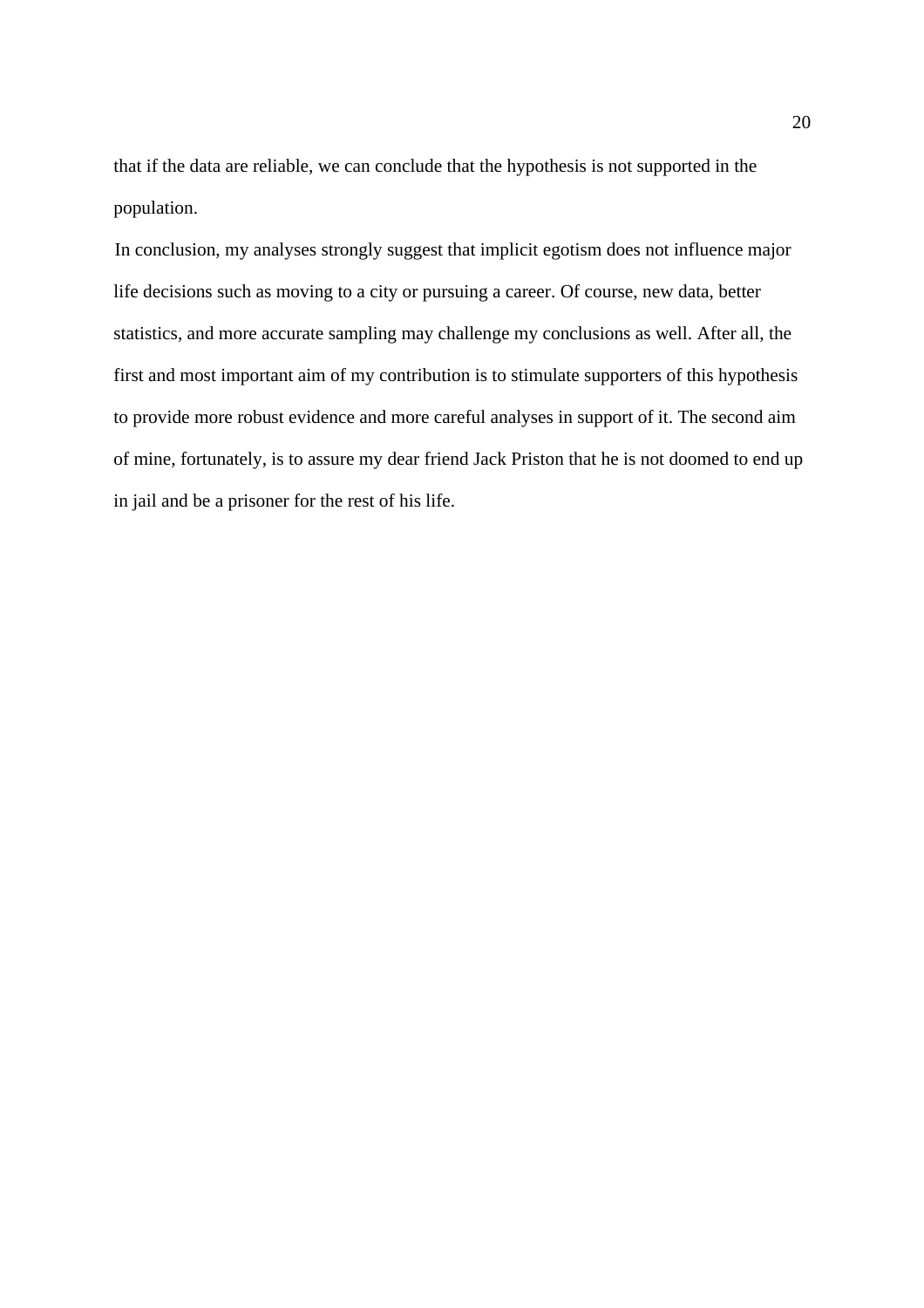#### **Footnotes**

1 In this contribution significance is evaluated at  $\alpha = 0.05$ , even when multiple tests would require a lower  $\alpha$  (Bonferroni's correction). I made this choice in favor of the authors' hypothesis and because a lower  $\alpha$  would decrease the power of the tests, an issue that may result important when the null hypothesis is not rejected. When Bonferroni's correction is considered, out of 74 cases I obtained 61 (82%) non significant results, 3 (4%) significant results contrary to the hypothesis, and 10 (13%) in support of the hypothesis.

2 I will consider 9 out of 10 studies because the data of Study 8 are not reported in the original article.

3 To avoid confusion, I refer to tables in Pelham et al.'s as tables in the original article. In addition, I do not capitalize the word "table" when it refers to a table in the original article, and I capitalize the word when it refers to a table in the present article.

4 Although the authors did not specify which test they used, I was able to infer it (a squared  $\underline{z}$ -test on proportions that distributes  $\chi^2$ ), thanks to the careful calculations of an unanimous reviewer of this paper. I am grateful for this help. Note that this method of testing the difference between the expected and the observed distribution is highly questionable (Cramer, 1999), because it is based on 1 degree of freedom rather than k-1 degrees of freedom (where  $\underline{k}$  is the number of names in the sample). I do not discuss this problem in the text, because the overall test is not appropriate to test the hypothesis even if it is conducted with a less questionable approach, such as a Chi-square test with  $k-1$  degrees of freedom.

5 I wish to thank Charles Judd for suggesting this intriguing result. Note that this result is not affected by the statistical power of the tests I have conducted, so it can help to rule out possible concerns related with this issue.

6 A possible limitation of the analysis conducted on single names in Table 1 (original table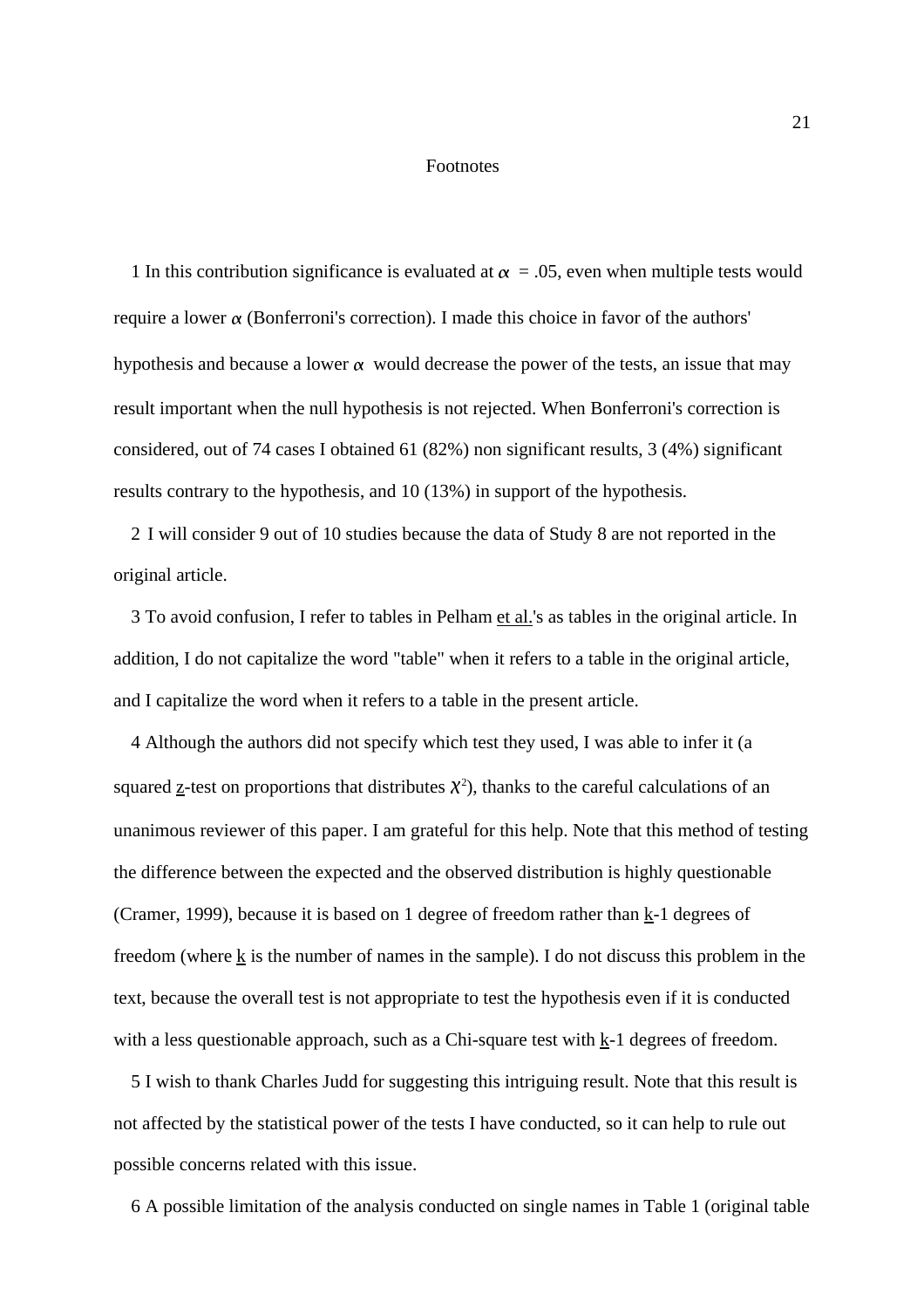8), is that the expected frequencies for some of the names are very small  $(\leq 5)$ . To overcome this limitation, one can analyze only the names that yield expected frequencies greater than 5 (reported in boldface type in the original table 8). Considering only those names, one finds that the percentage of supporting results goes from the original 22% to 33%, but also the percentage of results against the hypothesis increases from the original 11% to 26%. Thus, the fact that some names yield small expected frequencies does not influence the conclusions of the analysis.

7 Note that, in favor of the authors' case, I am not considering the "priming effect", that is parents that name their children after the state or the city the children are born in (people in Rome are often called Romolo because Romolo was the founder of Rome). Considering this effect, however, yields very interesting results: In Study 3 data about residents of four states and data about immigrants in those states are presented. From those data can be evinced that, for every name and across names, non-immigrants (total minus immigrants) are more likely than immigrants to live in a matching state. For instance, for female names (tables 4 and 6), the difference between observed and expected probabilities of name-place matches is .06 for immigrants, and it is .12 for non-immigrants. Because the effect of implicit egotism is ruled out by design in the non-immigrant sample, we can consider non-immigrants as a control group. Thus, I found that the hypothesized effect is stronger in the control group than in the experimental group (immigrants), another result in the opposite direction of the hypothesis.

8 More precisely, the ratio of two chi-squares,  $X_1^2$  with <u>n</u> degrees of freedom, and  $X_2^2$  with m degrees of freedom, each divided by its degrees of freedom, distributes as F with n and m degrees of freedom. That is,  $F_{n,m} = (X_1^2/X_2^2)(m/n)$ . In our particular case, the degrees of freedom are obtained subtracting 1 from the number of places we consider. For 8 cities, for instance, the chi-square with the matching city has 7 degrees of freedom, whereas the chisquare without the matching city has 6 degrees of freedom. The F ratio is than obtained as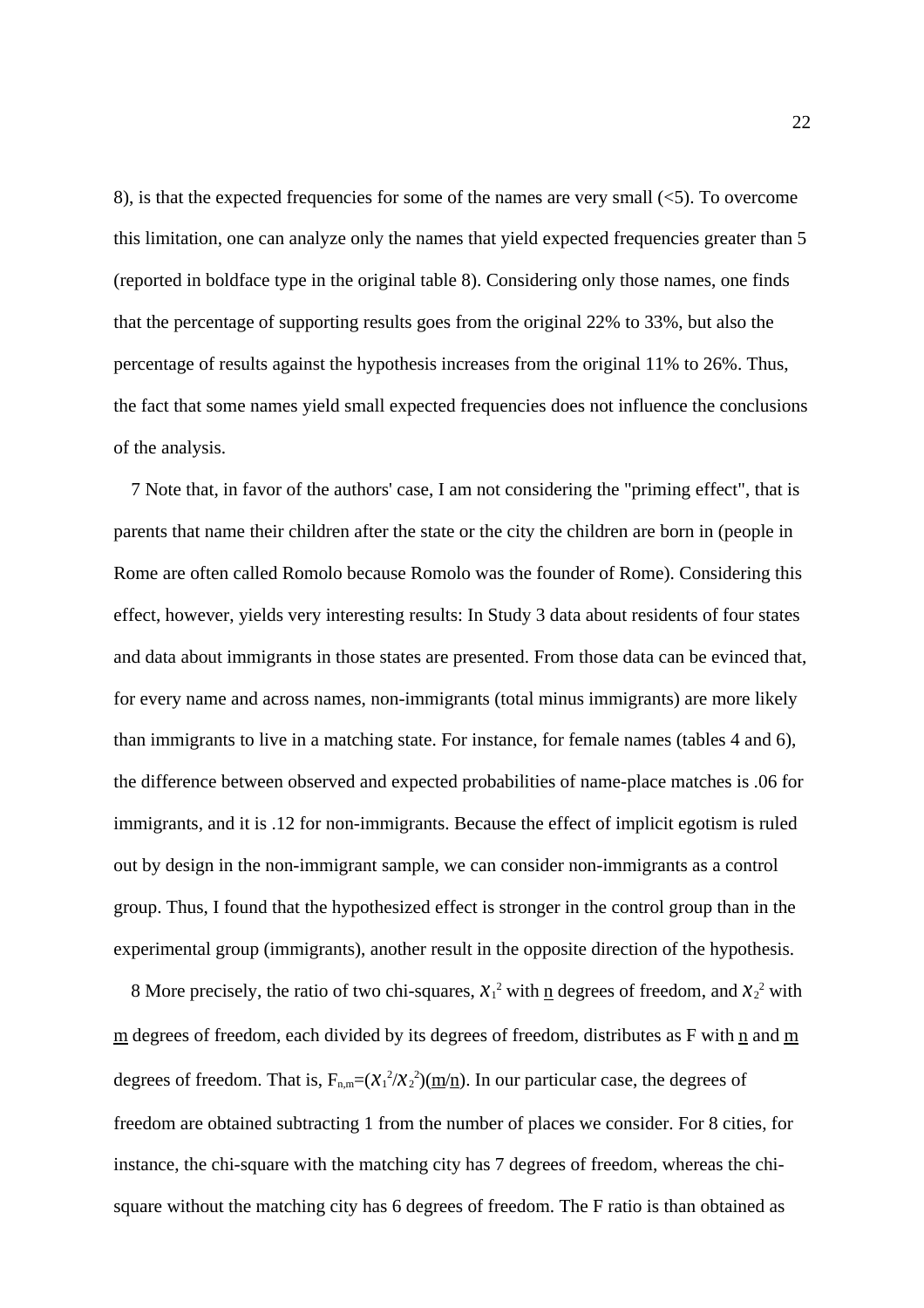## $F_{7,6} = (\chi^2_{\text{ with}}/\chi^2_{\text{ without}})(6/7).$

9 It should be noted that the analyses I have conducted on the NxN tables are by no means conservative tests. A more stringent test of the hypothesis should also test the distribution of names within one city. In fact, the hypothesis not only implies that people should prefer places with their names more than places with different names (an effect column-wise), but also implies that places should attract more people with a similar name than people with a different name (an effect row-wise). When the hypothesis is tested also row-wise, out of the 39 places, four places show a significant result in favor of the hypothesis, and one against the hypothesis. Thus, a more stringent test of the hypothesis reduces the proportion of significant results to 10%. I gratefully thank Marco Perugini for suggesting this argument.

10 Given the unusual nature of the previous analysis, some detail is in order. First, for the sake of completeness, is worth mentioning that I obtained 28% of significant results in the opposite direction of the hypothesis (27% for table 3). Note that if the original data were in support of the hypothesis, this percentage should have been around 50%, because 50% of the mismatching tables are exactly the opposite of a matching tables. Thus, independently of what direction our hypothesis goes, we obtain an error rate of about 22%. Second, the careful reader may notice that in the 415,324 2x2 tables discussed in the text, every table appears more than once. This is not a problem because those repetitions are independent of the significance of the test performed on the table. For completeness, however, I have also performed the tests on the 1204 unique 2x2 tables produced by any possible orders of columns (with name-place mismatching), and I found 270 tables (22%) significantly in the direction of the hypothesis, corresponding to the same proportion of significant results I found for the 415,324 tables (15% for table 3). Third, it is important to note that the previous analysis is not meant to draw conclusions regarding tables 2 or 3, already discussed in the section about cross-tabulation studies. If we were to use the analysis for this purpose, in fact,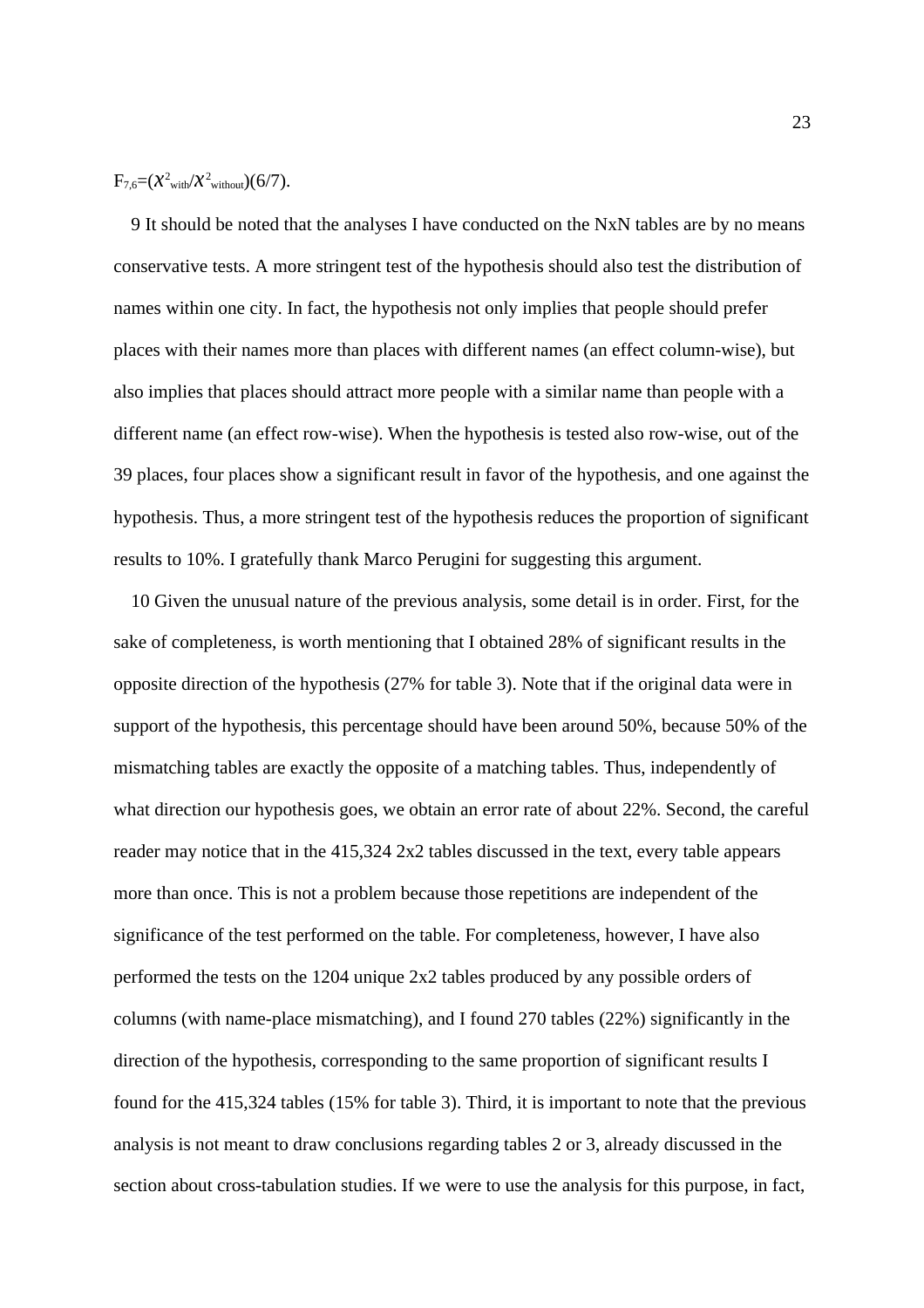we would draw contradictory conclusions. On the one hand, we can test the null hypothesis that the original order in table 2 (table 3) is equivalent to any other mismatching order. Because only 2% (6%) of the mismatched orders produce an equal or greater number of significant results than the original order, we can reject this null hypothesis of equivalence with  $p=0.02$  ( $p=0.06$ ). This result can be surely interpreted in favor of the authors' case. On the other hand, we can test the null hypothesis that the effects are due to the name-place correspondence, by assessing the probability of obtaining no significant results when the correspondence is removed. Because this probability is 0.009 (0.003), we can reject the null hypothesis that the effects are due to the name-place correspondence with  $p=0.009$  $(p=0.003)$ . Taken together, these results can be interpret either against or in favor of the authors' hypothesis, depending on one's viewpoint. Either way, these results do not contradict the analysis conducted on tables 2 and 3 in the cross-tabulation section, and certainly do not invalidate the evidence regarding the spurious effect produced by 2x2 tables. For readers interested in performing this kind of analyses, ad hoc SAS macros are available on request from the author. Without a fast computer, however, running these analyses requires a lot of patience.

11 The third case is that in all the experiments the probability is equal to the probability in the population, which entails a zero correlation but requires that all the experiments show the same proportion of significant results, which is not the case here.

12 It is important to note that the previous analysis is quite robust even if it is based only on 15 data sets. It is in fact very difficult to change the negative correlation I found into a positive one, without decreasing the proportion of significant results. As an example, given the present data, the correlation would become positive if we add a new data set with 50 names showing 100% of significant results, or four data sets of 20 names each showing 100% of significant results.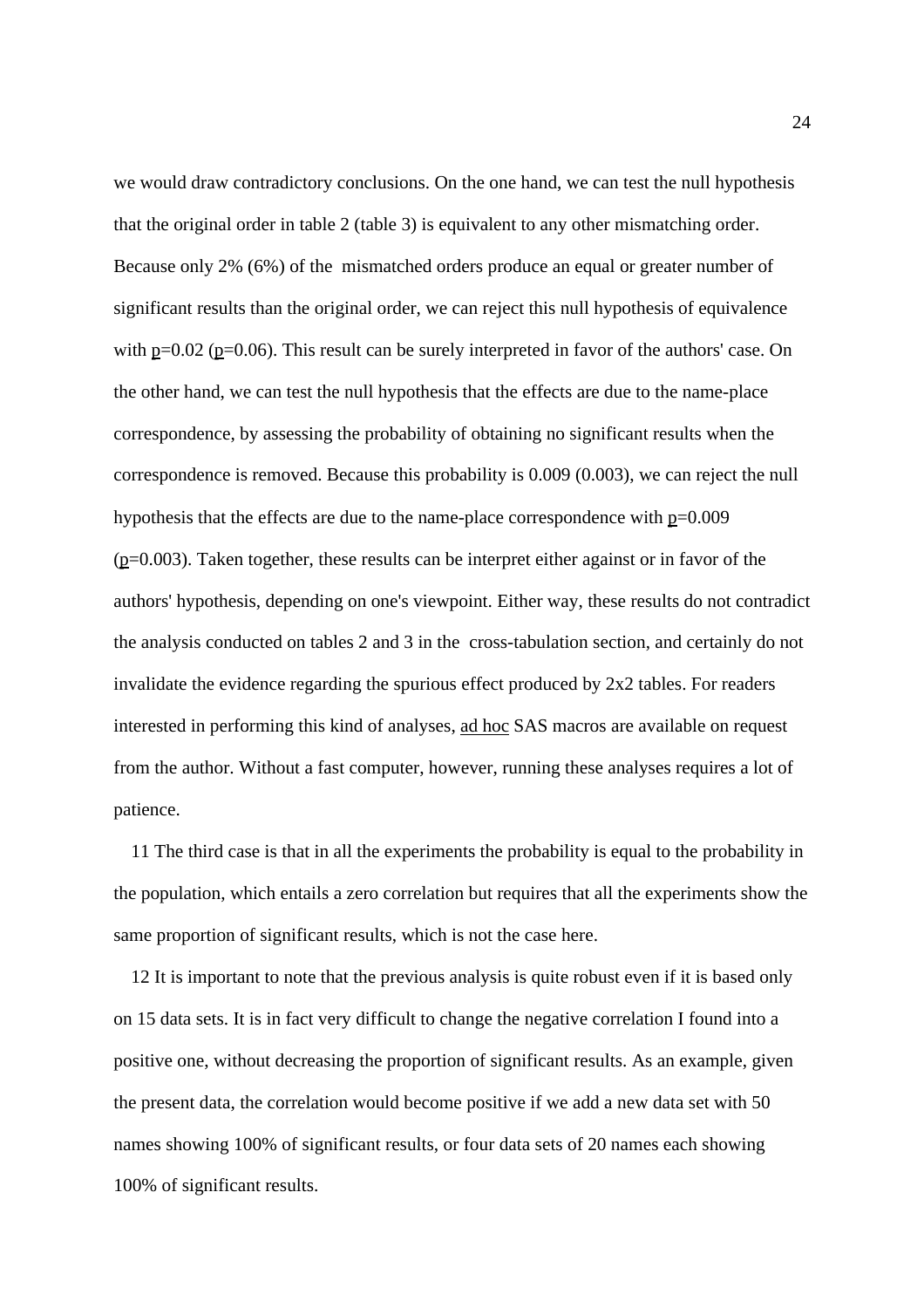13 Note that the meta-analysis conducted on the original authors' results is not based on the acceptance of the statistical null hypothesis of single tests, so it is not influenced by the statistical power of those tests.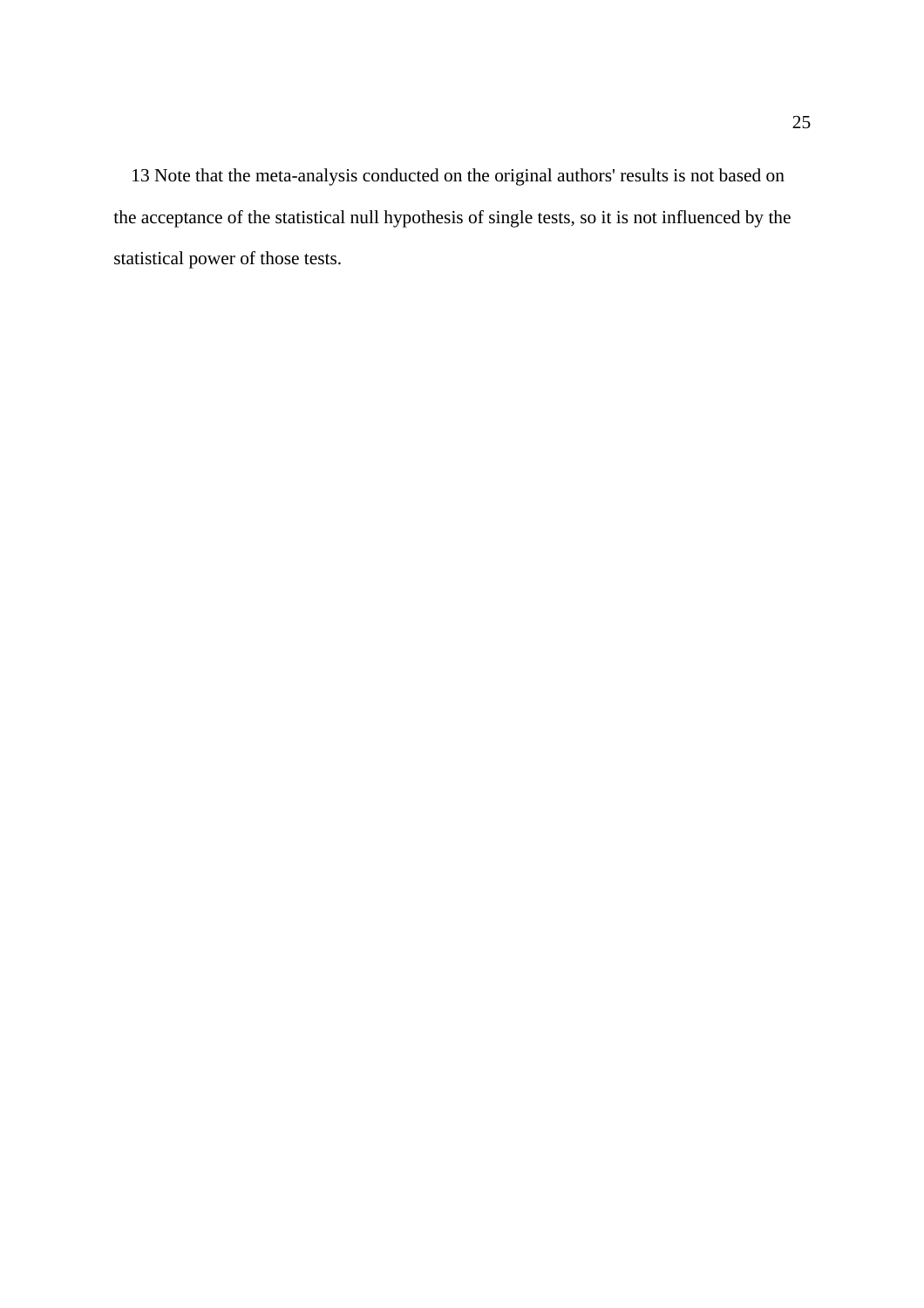#### References

- Allport, G.W. (1961). Pattern and growth in personality. New York: Holt, Rinehart, & Winston.
- Beggan, J.K. (1992). On the social nature of nonsocial perception: The mere ownership effect. Journal of Personality and Social Psychology, 62, 229-237.

Cramer, H. (1999). Mathematical Methods of Statistics. NJ: Princeton University Press.

Greenwald, A., G. Banaji M.,R. (1995). Implicit social cognition: Attitudes, self-esteem, and stereotypes. Psychological Review, 102, 4-27.

Isaac, R. (1995). The pleasure of probability. New York: Springer-Verlag.

- Miller, D.T., Downs, J.S., & Prentice, D.A. (1998). Minimal conditions for the creation of a unit relationship: The social bond between birthday mates. European Journal of Social Psychology, 28, 475-481.
- Nuttin, J.M. (1985). Narcisism beyond Gestalt and awareness: The name letter effect. European Journal of Social Psychology, 15, 353-361.
- Nuttin, J.M. (1987). Affective consequences of mere ownership: The name letter effect in twelve European languages. European Journal of Social Psychology, 17, 381-402.
- Pelham, B. W., Mirenberg, M.C., and Jones, J.T. (2002). Why Susie sells seashells by the seashore: Implicit egotism and major life decisions. Journal of Personality and Social Psychology, 82, 469-487.

Roberts, F. S. (1984). Applied Combinatorics. Englewood Cliffs, NJ: Prentice-Hall.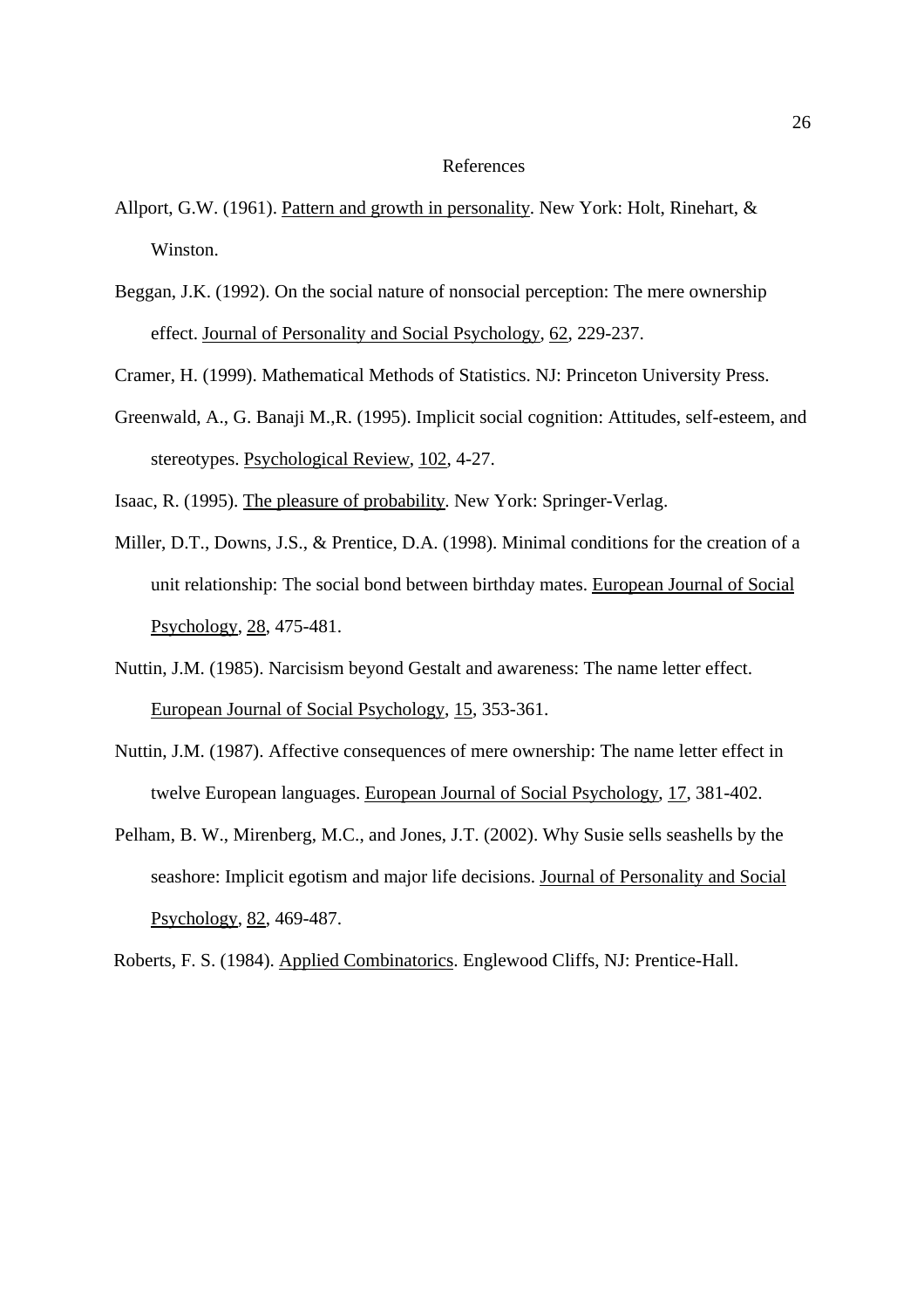|                | Proportion         |                | City         |              |            |  |
|----------------|--------------------|----------------|--------------|--------------|------------|--|
| Name           | Expected<br>Actual |                | Population   | $\chi^2$     | p.         |  |
| Agatha         | .000091            | .000000        | 183          | .02          | .90        |  |
| Anne           | .001305            | .000000        | 1703         | 2.22         | .14        |  |
| Bernice        | .001381            | .000000        | 133          | .18          | .67        |  |
| Clair          | .000155            | .000315        | 25376        | 4.21         | .04        |  |
| Helen          | .009068            | .010676        | 1405         | .40          | .53        |  |
| Marie          | .004591            | .005975        | 5021         | 2.09         | .15        |  |
| <b>Mary</b>    | .022972            | .033901        | 11504        | 59.82        | < 01       |  |
| Rose           | .004141            | .003431        | 583          | .07          | .79        |  |
|                |                    |                |              |              |            |  |
| Anthony        | .002508            | .003858        | 1296         | .94          | .33        |  |
| Augustine      | .000084            | .000000        | 13057        | 1.10         | .29        |  |
| <b>Bernard</b> | .001523            | .001600        | 1250         | < 01         | .94        |  |
| Charles        | .014408            | .015509        | 21343        | 1.80         | .18        |  |
| David(s)       | .004549            | .002035        | 2948         | 4.57         | <u>.03</u> |  |
| Elmo           | .000126            | .000000        | 1083         | .14          | .71        |  |
| <b>Francis</b> | .002432            | .004752        | 2315         | 4.17         | .04        |  |
| Gabriel        | .000148            | .000000        | 276          | .04          | .84        |  |
| George         | .014347            | .012532        | 6942         | 1.59         | .21        |  |
| <b>Henry</b>   | .006720            | .033755        | 474          | 56.33        | < 01       |  |
| Ignance        | .000007            | .000000        | 1328         | .01          | .92        |  |
| <b>Jacob</b>   | .001111            | .005319        | 376          | 5.99         | .01        |  |
| <b>James</b>   | .020204            | .015049        | <u>10499</u> | <u>13.75</u> | $\leq 01$  |  |
| Joe            | .002471            | .005117        | 2345         | 6.64         | .01        |  |
| John           | .029861            | .022749        | 5187         | <u>8.83</u>  | $\leq 01$  |  |
| <b>Joseph</b>  | <u>.013665</u>     | <u>.008143</u> | 36349        | 81.29        | $\leq 01$  |  |
| Leonard        | .002038            | .002132        | 469          | < 01         | .96        |  |
| Louis          | .004168            | .006206        | 358699       | 397.62       | $-.01$     |  |

Distribution of names in the Saint cities and corresponding test of the hypothesis (Study 5)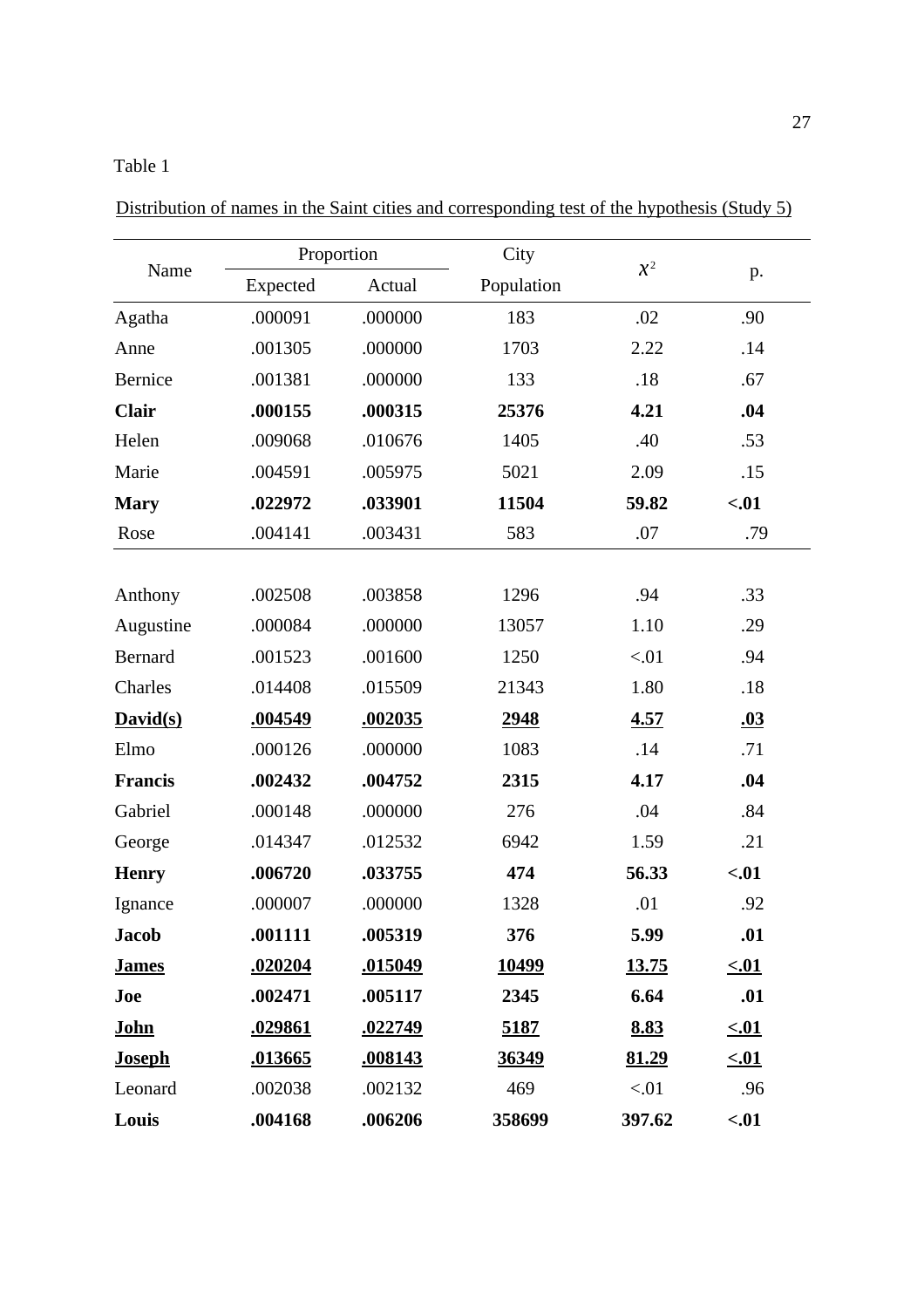|                  | Proportions |         | City       | $\chi^2$ |        |  |
|------------------|-------------|---------|------------|----------|--------|--|
| Name             | Expected    | Actual  | Population |          | p.     |  |
| Mark(s)          | .000679     | .000000 | 113        | .08      | .78    |  |
| Martin           | .001477     | .000000 | 77         | .11      | .74    |  |
| $M$ atthew $(s)$ | .000536     | .001037 | 1928       | .90      | .34    |  |
| <b>Michael</b>   | .003717     | .013210 | 757        | 16.33    | < 0.01 |  |
| Paul             | .005469     | .005445 | 119736     | .01      | .91    |  |
| Peter            | .002414     | .002956 | 2706       | .33      | .57    |  |
| Stephen(s)       | .001221     | .000549 | 1823       | .67      | .41    |  |
| <b>Thomas</b>    | .007796     | .013746 | 873        | 3.57     | .06    |  |
| Vincent          | .001080     | .000000 | 56         | .06      | .81    |  |

Table 1 (continued)

Note. Names yielding a significant result ( $\alpha = .05$ ) are in boldface type. Names yielding a significant result ( $\alpha = .05$ ) opposite to the hypothesis are underlined.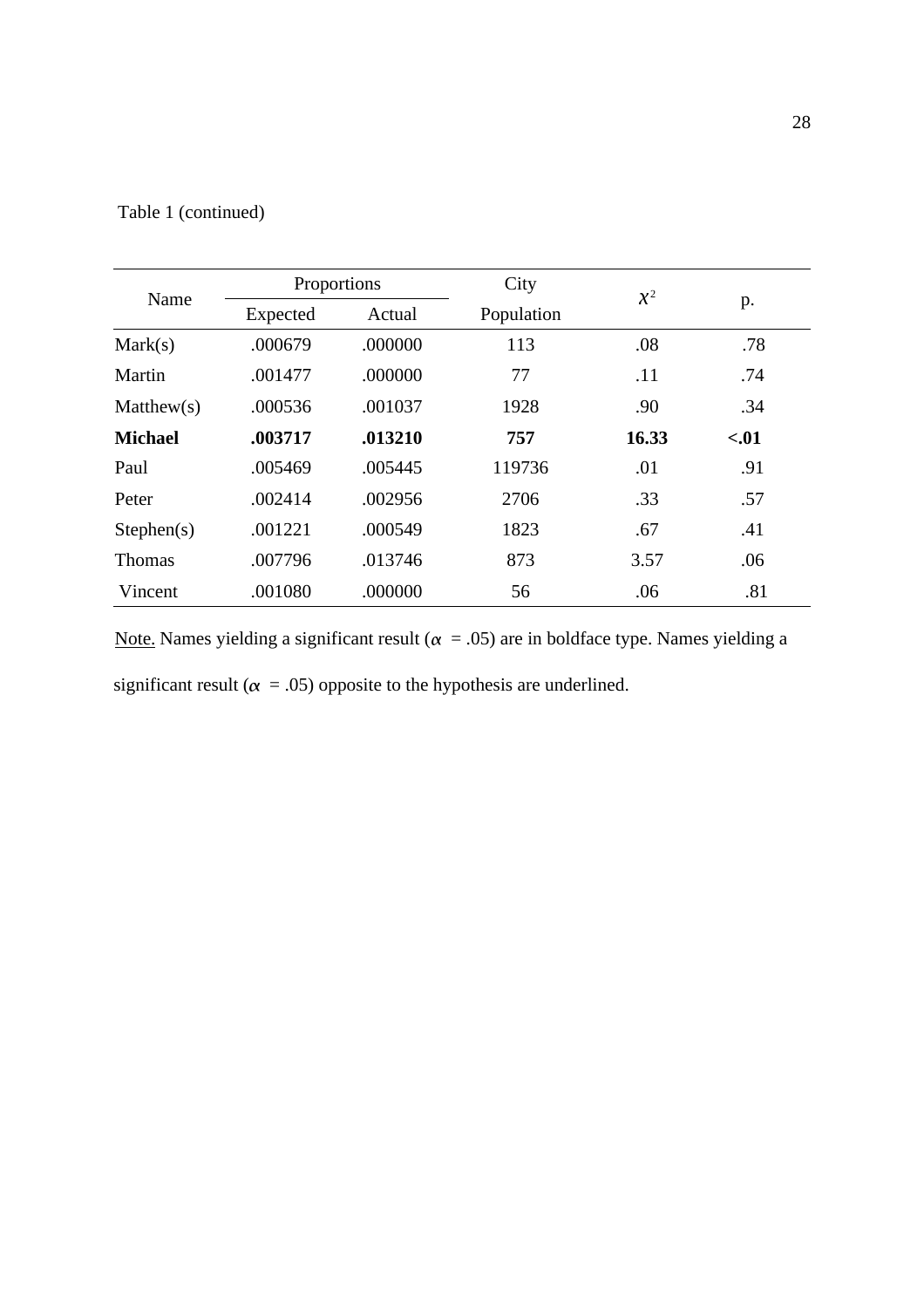| Name        | $\chi^2$<br>with Match | p.     | $\chi^2$<br>without<br>Match | p.    | F Ratio | p.     |
|-------------|------------------------|--------|------------------------------|-------|---------|--------|
| Cali        | 132.59                 | < 01   | 89.32                        | < 01  | 1.27    | .39    |
| <b>Texa</b> | 121.8                  | $-.01$ | 8.46                         | .21   | 12.34   | $-.01$ |
| Flori       | 91.86                  | < 01   | 51.19                        | < 01  | 1.54    | .31    |
| Illi        | 108.54                 | < 01   | 108.92                       | < 01  | .85     | .59    |
| Penny       | 395.33                 | < 01   | 381.44                       | < 01  | .89     | .57    |
| Ohi         | 69.69                  | < 01   | 56.64                        | < 01  | 1.05    | .48    |
| Michi       | 95.34                  | < 01   | 52.93                        | < 01  | 1.54    | .31    |
| Georgi      | 41.87                  | < 01   | 41.3                         | < 01  | .87     | .58    |
| <b>Tor</b>  | 149.39                 | $-.01$ | 24.48                        | < .01 | 5.23    | .03    |
| Vanc        | 16.91                  | .02    | 16.9                         | .01   | .86     | .58    |
| Ott         | 43.07                  | < 01   | 43.13                        | < 01  | .86     | .58    |
| Edm         | 12.92                  | .07    | 12.15                        | .06   | .91     | .55    |
| Cal         | 84.09                  | < 01   | 51.43                        | < 01  | 1.40    | .35    |
| Win         | 51.83                  | < 01   | 42.5                         | < 01  | 1.05    | .49    |
| Ham         | 70.78                  | < 01   | 49.95                        | < 01  | 1.21    | .41    |
| Lon         | 37.94                  | < 01   | 19.48                        | < 01  | 1.67    | .27    |

Test of the hypothesis for names in Study 2 and 3

Note. The second and third column report the Chi-square test and significance concerning the distribution of people with the corresponding name in the four states considered. The fourth and the fifth report the test excluding the matching state. The sixth and seventh column report the Chi-square ratio and level of significance. Names yielding a significant result ( $\alpha = .05$ ) in support of the hypothesis are in boldface type.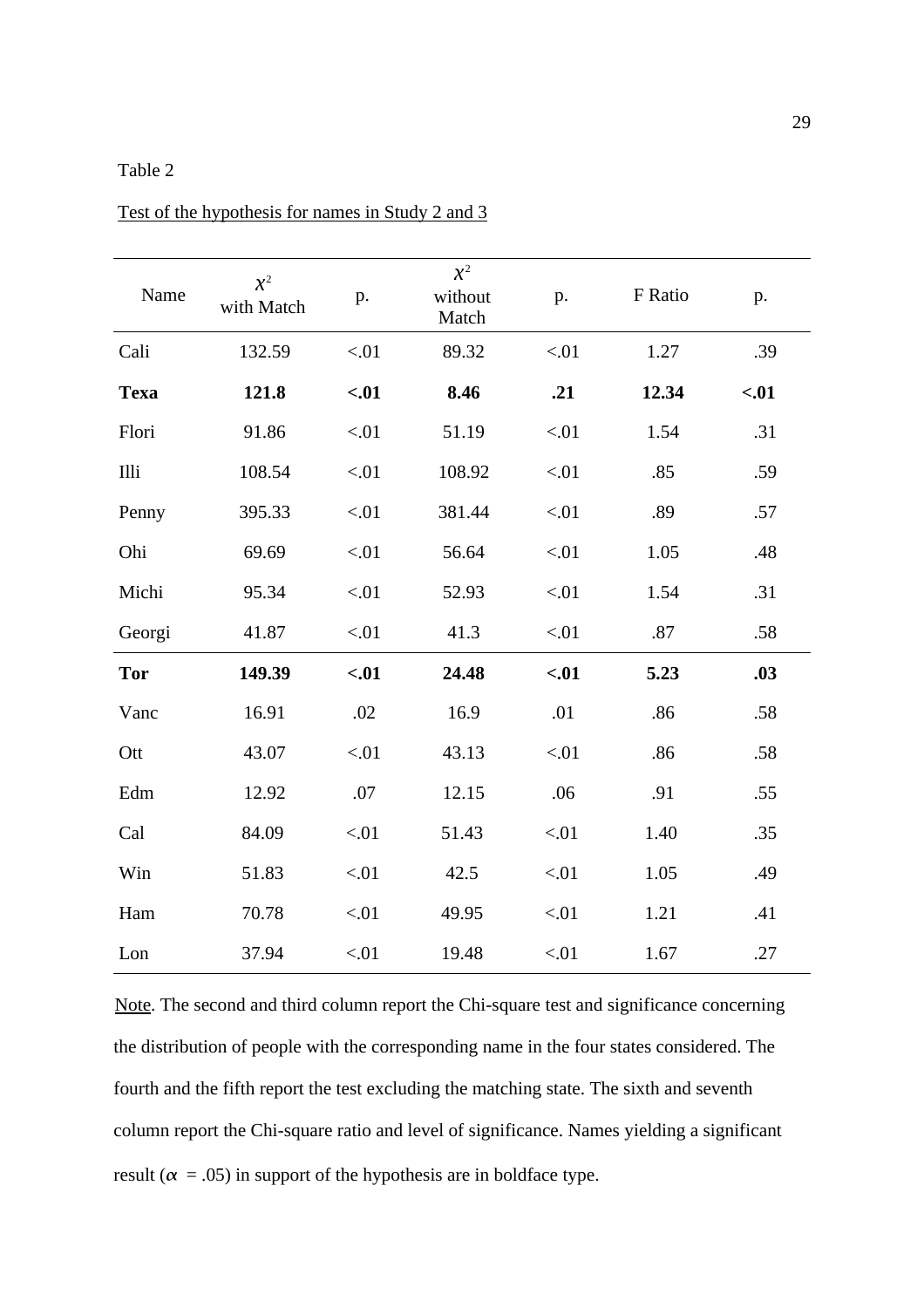| Name            | $\chi^2$<br>with Match | p.     | $\chi^2$<br>without<br>Match | p.     | F Ratio | p.     |
|-----------------|------------------------|--------|------------------------------|--------|---------|--------|
| <b>Florence</b> | 2374.30                | < 01   | 175.24                       | $-.01$ | 9.03    | .05    |
| Georgia         | 1434.40                | < 01   | 137.03                       | < 01   | 6.68    | .07    |
| Louise          | 1031.79                | < 01   | 602.69                       | < 01   | 1.14    | .43    |
| <b>Virginia</b> | 2094.59                | $-.01$ | 151.45                       | $-.01$ | 9.22    | .05    |
| George          | 806.63                 | < 01   | 614.71                       | < 01   | .87     | .50    |
| Kenneth         | 319.05                 | < 01   | 161.37                       | < 01   | 1.32    | .39    |
| Louis           | 4779.23                | <01    | 96.74                        | < .01  | 32.94   | .01    |
| Virgil          | 1338.61                | < 01   | 865.24                       | < 01   | 1.03    | .46    |
| <b>Florence</b> | 596.33                 | <01    | 2.36                         | .31    | 168.80  | < 01   |
| Georgia         | 323.13                 | < 01   | 181.15                       | < 01   | 1.19    | .42    |
| Louise          | 165.83                 | < 01   | 139.41                       | < 01   | .79     | .53    |
| <b>Virginia</b> | 170.74                 | <01    | 4.59                         | .10    | 24.82   | $-.01$ |
| George          | 30.01                  | < 01   | 28.21                        | < 01   | .71     | .56    |
| Kenneth         | 3.79                   | .29    | 3.66                         | .16    | .69     | .57    |
| Louis           | 126.85                 | < 01   | 2.09                         | .35    | 40.42   | .01    |
| Virgil          | 158.73                 | < 01   | 77.35                        | < 01   | 1.37    | .38    |

#### Test of the hypothesis for names in Study 4

Note. The second and third column report the Chi-square test and significance concerning the distribution of people with the corresponding name in the four states considered. The fourth and the fifth report the test excluding the matching state. The sixth and seventh column report the Chi-square ratio and level of significance. Names yielding a significant result ( $\alpha = .05$ ) in support of the hypothesis are in boldface type.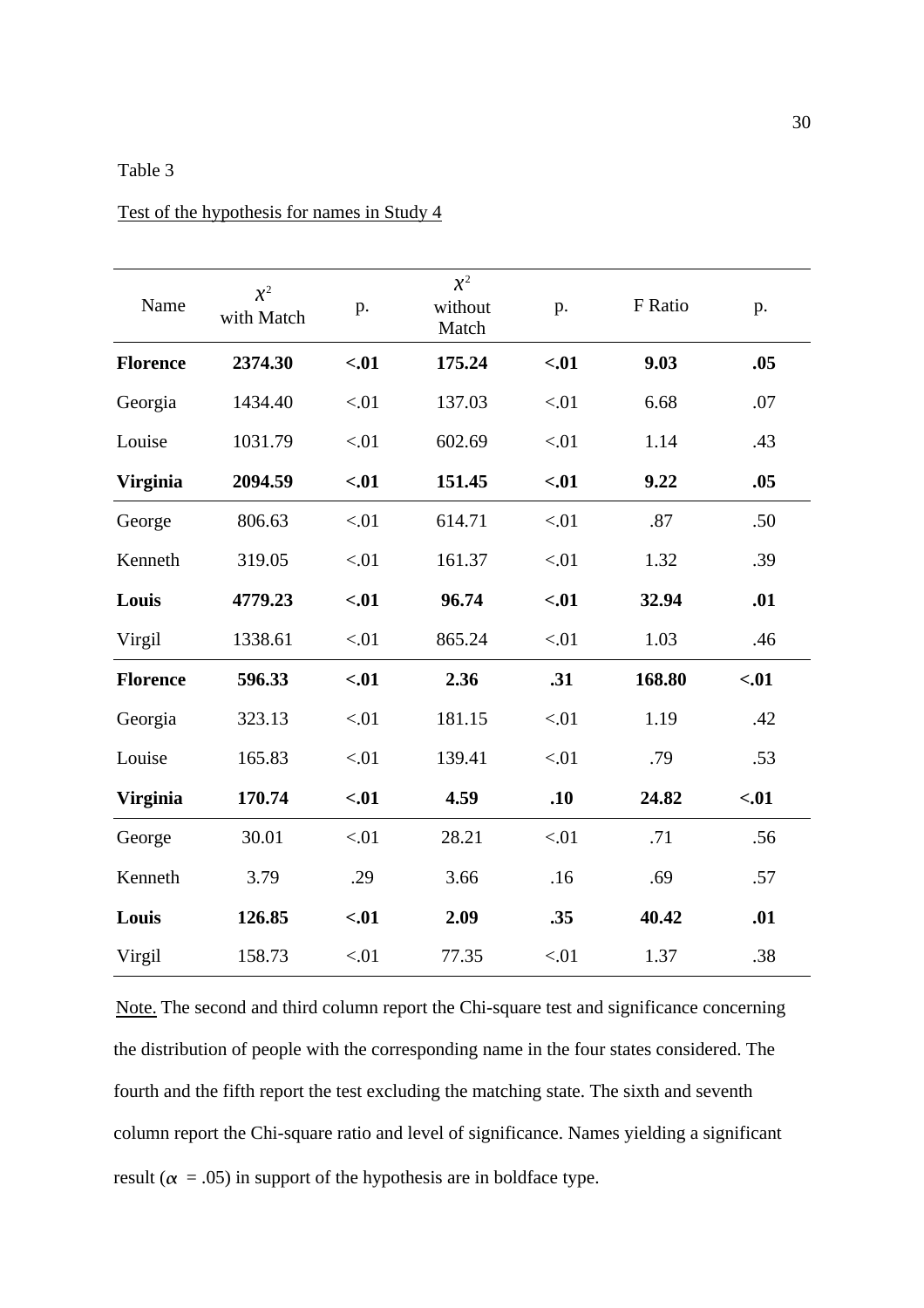## Test of the hypothesis in Study 6

| <b>Birthday</b> | $\chi^2$<br>with Match | p.  |
|-----------------|------------------------|-----|
| 2.2             | 4.21                   | .65 |
| 3.3             | 11.75                  | .07 |
| 4.4             | 4.55                   | .60 |
| 5.5             | 5.19                   | .52 |
| 6.6             | 6.87                   | .33 |
| 7.7             | 4.97                   | .55 |
| 8.8             | 5.42                   | .49 |

Note. The second and third columns report the Chi-square test and significance concerning the distribution of people with the corresponding birthday in the seven cities considered. No other test is reported because the first necessary condition is already not satisfied, that is, for each birthday, the distribution of people in the seven cities is equal to the distribution expected from chance.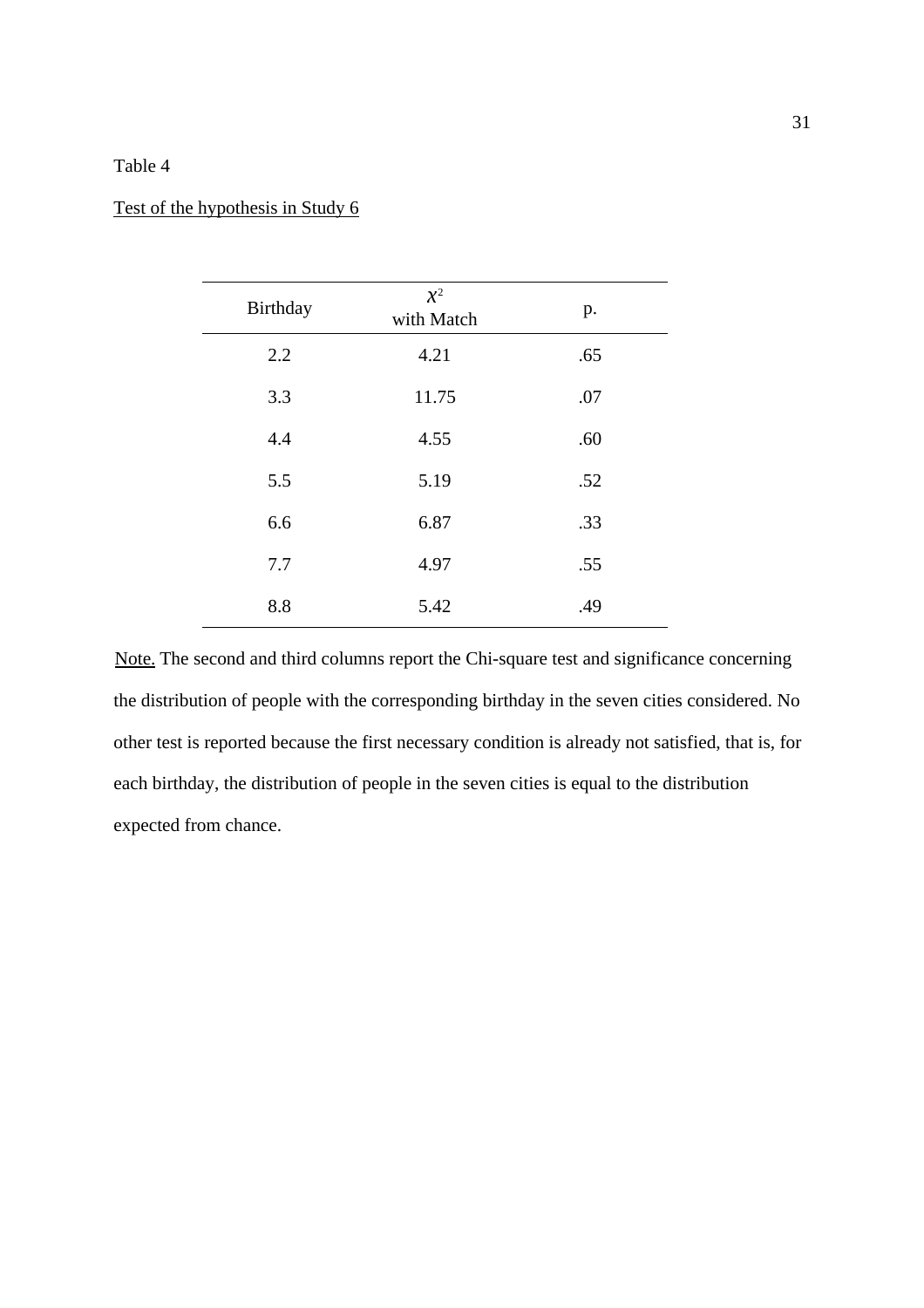Proportion of significant results supporting the hypothesis as a function of number of names considered in the study

| Original Table | Number of<br>names in the<br>study | Proportion of<br>significant<br>results |
|----------------|------------------------------------|-----------------------------------------|
| $\mathbf{1}$   | $\overline{2}$                     | $\mathbf{1}$                            |
| $\mathbf{1}$   | $\overline{2}$                     | $\mathbf 1$                             |
| $\overline{2}$ | 8                                  | .125                                    |
| 3              | 8                                  | .125                                    |
| $\overline{4}$ | $\overline{4}$                     | .500                                    |
| 5              | $\overline{4}$                     | .250                                    |
| 6              | $\overline{4}$                     | .500                                    |
| 7              | $\overline{4}$                     | .250                                    |
| 8              | 8                                  | .250                                    |
| 8              | 27                                 | .220                                    |
| 9              | $\boldsymbol{7}$                   | $\mathbf{1}$                            |
| 10             | $\overline{2}$                     | $\mathbf{1}$                            |
| 12             | $\overline{2}$                     | $\mathbf{1}$                            |
| 13             | $\overline{2}$                     | $\mathbf{1}$                            |
| 14             | $\overline{2}$                     | $\mathbf{1}$                            |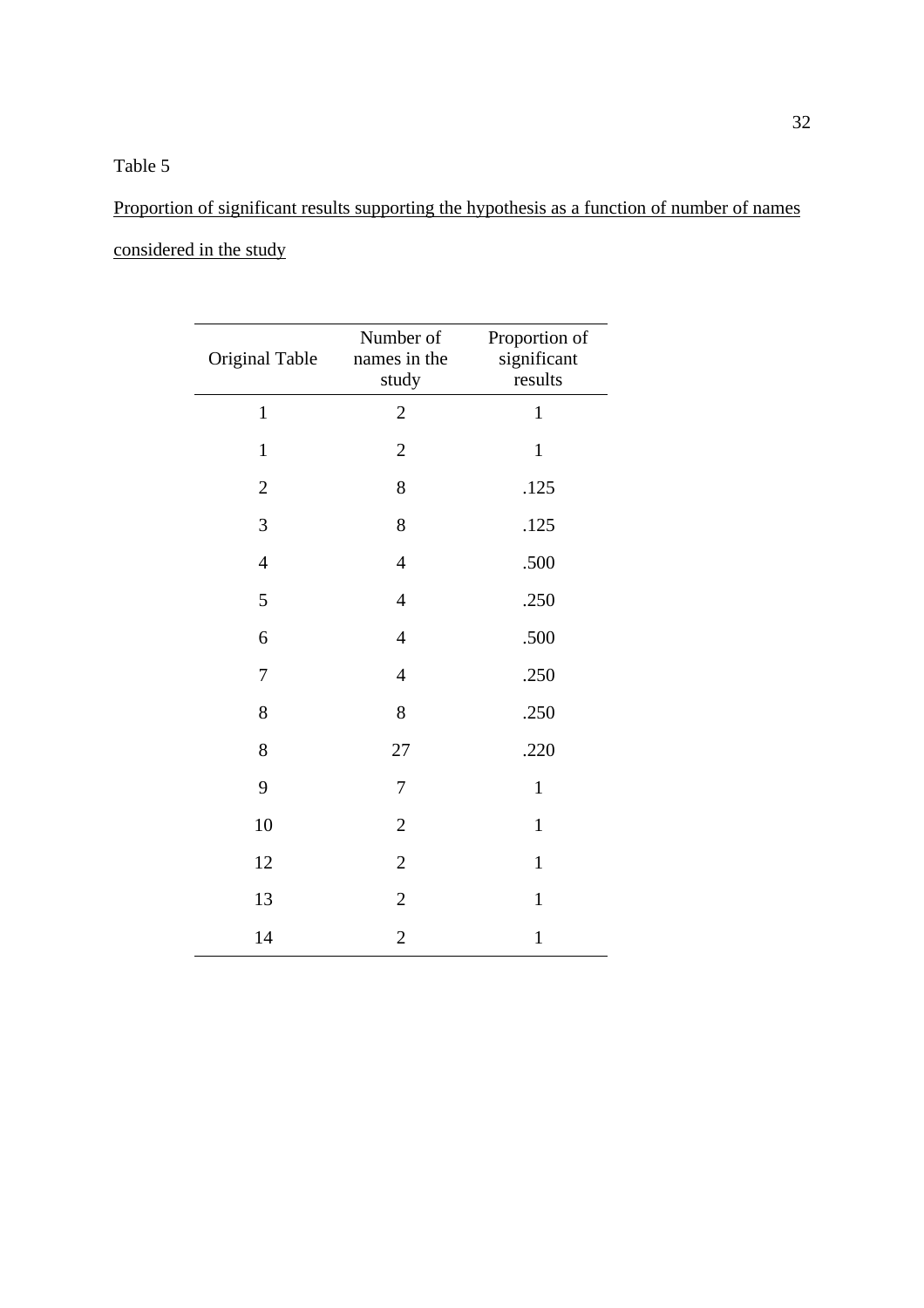#### Figure Caption

Figure 1. Differences between actual and expected probabilities of living in eight Canadian cities given a name. a) Names beginning with Tor. b) Names beginning with Edm.  $\Delta$ indicates the observed probability minus expected probability, where probability is the frequency of a cell divided by the sample size. The probability of the name-place match is emphasized with a darker bar.

Figure 2. Differences between actual and expected probabilities of living in eight American states given a name. a) Names beginning with Texa. b) Names beginning with Illi.  $\Delta$ indicates the observed probability minus expected probability, where probability is the frequency of a cell divided by the sample size. The probability of the name-place match is emphasized with a darker bar.

Figure 3. Probability of obtaining a result in support of the hypothesis as a function of the number of names included in a study, under the assumption that the analyses conducted by the original authors are appropriate.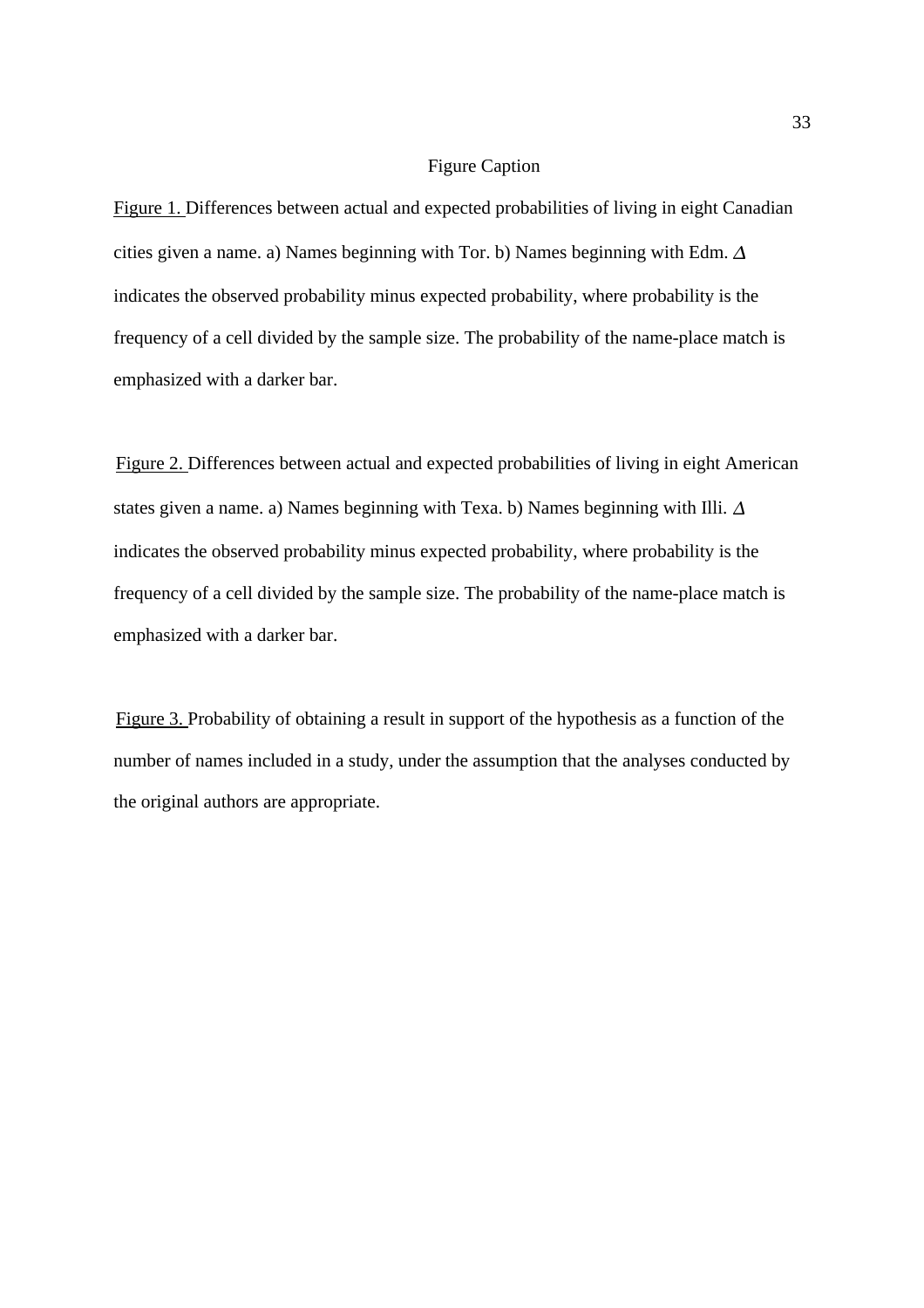## Figure 1



# **a) Names beginning with Tor**

# **b) Names beginning with Edm**

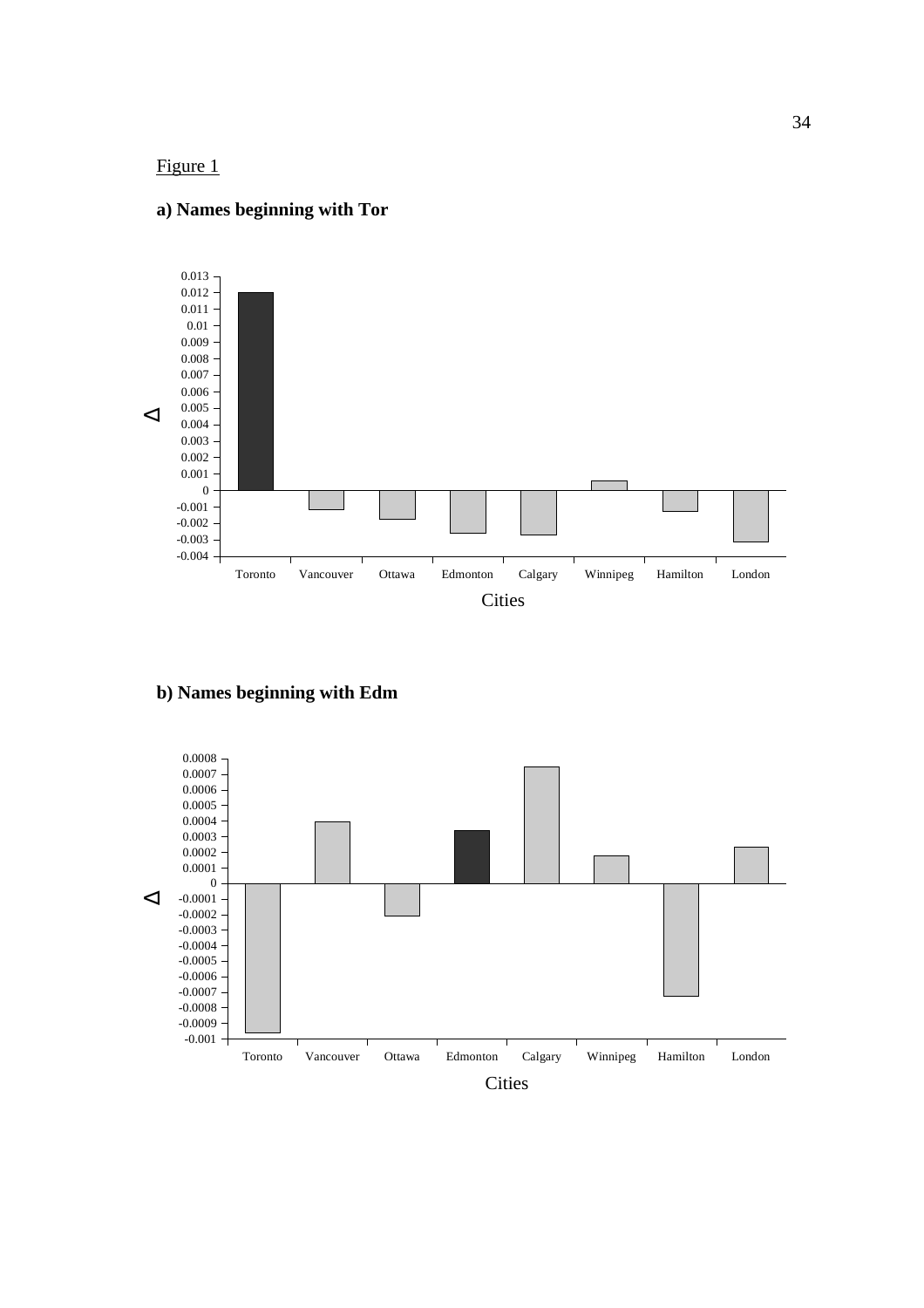# Figure 2



# **a) Names beginning with Texa**

# **a) Names beginning with Illi**